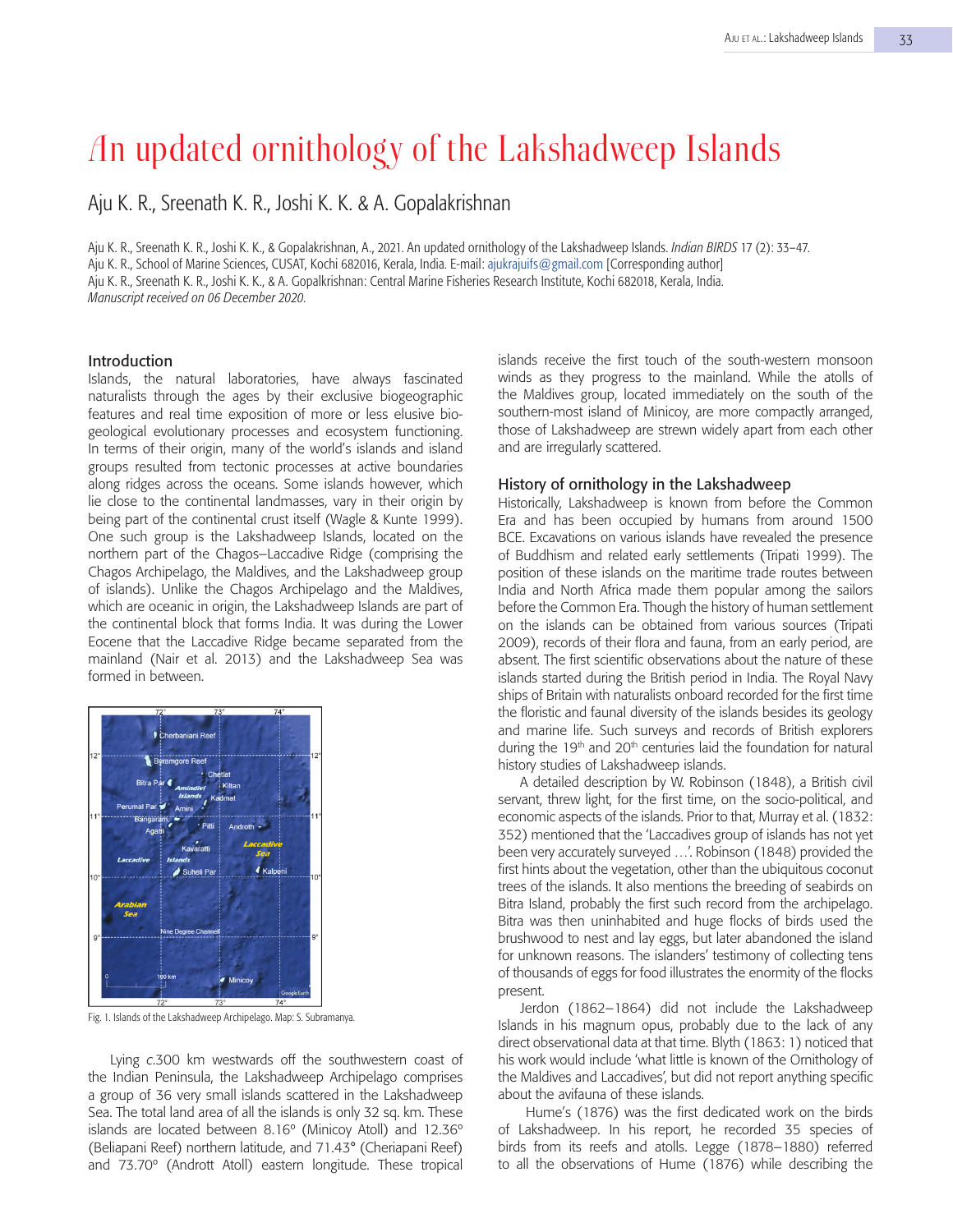birds of Ceylon. In the last decade of the nineteenth century, the voluminous four-volume work of Oates (1889, 1890) and Blanford (1895, 1898), all the birds of India, together with those recorded by Hume (1876) from Lakshadweep were described. After Hume, it was Alcock (1902) who, during his two months long investigations in the Lakshadweep Sea in 1891, made some observations of the island birds including the first observation of terns breeding on Pitti Island. Gadow & Gardiner (1903) dedicated a small chapter for birds, but most of their records were from the Maldives, and those for Lakshadweep were only from Minicoy.

Ellis (1924: 12–13) published a list of eleven 'permanent residents' (birds) of the island which, however, is contentious. He included the Common Teal *Anas crecca* and the Crab-Plover *Dromas ardeola* in this list, though they are migrants. The Chinese Crested Tern *Thalasseus bernsteini* that he listed, was possibly a misidentified Greater Crested Tern *T. bergii*. Of the species that he listed, only the White-breasted Waterhen *Amaurornis phoenicurus*, Asian Koel *Eudynamys scolopaceus*, and House Crow *Corvus splendens* are now considered permanent residents. The Sooty Tern *Onychoprion fuscatus* is a summer breeding visitor, while the Striated Heron *Butorides striata* is a possible winter visitor. The Black-naped Tern *Sterna sumatrana* has not been recorded from the islands before or after his publication.

Col. R. W. Burton (1940) visited the northern islands, such as Chetlat, Bitra, Kadamat, and Amini, in November 1935 and observed birds on the first three. He noted an Indian Roller *Coracias benghalensis* and a Montagu's Harrier *Circus pygargus* on the first two islands, and some gulls, terns, and waders on Bitra and Kadamat. His was the first record of gulls from the islands, though no details regarding species were given. He also observed a Pallid Harrier *C. macrourus* on Chetlat, and an unidentified water rail, besides, 'whimbrel, golden plover, avocets, stints, herons and a large black and white stork', in Bitra (Burton 1940: 503).

F. N. Betts visited a few of the northern islands in February 1938 and listed some birds including two probable new records for the islands, namely, Brown Shrike *Lanius cristatus* and Osprey *Pandion haliaetus* (Betts 1938). He also collected some terns' eggs from Pitti Island, through the islanders, in May 1938 (breeding had not started in February when he visited), which were later identified by Stuart Baker as Sooty Tern eggs (Betts, 1939).

In October 1963, Mathew & Ambedkar (1964) ringed the hatchlings of Brown Noddies *Anous stolidus* and Great Crested Terns on Pitti. At Amini, they recorded only the Asian Koel and Indian White-eye *Zosterops palpebrosus* as residents. Besides, they recorded an Oriental Turtle Dove *Streptopelia orientalis*, which had been captured by an islander. In Chetlat they observed Ruddy Turnstones *Arenaria interpres*, Little Stints *Calidris minuta*, and Kentish Plovers *Charadrius alexandrinus* while at Bitra they found most of the shorebirds in their list along with an unidentified pipit, and a Western Yellow Wagtail *Motacilla flava*. At one of the islets in Valiayapani, they ringed the hatchlings of Bridled Terns *Onychoprion anaethetus* and noted the eggs of another species, which they failed to identify. Large numbers of Sooty Terns were also observed in Cherbaniani (Valiyapani). The report of Baskaran (1986), about his visit to Minicoy and Kalpeni, added an inconclusive sighting of a flock of Lesser Frigatebird

*Fregata ariel* into the putative bird list of the island from near Minicoy.

From the second half of the 1980s, and throughout the 1990s, the birds of Lakshadweep gained increasing attention from ornithologists. Some concentrated on the breeding terns on uninhabited sandbanks while others added new species to the archipelago's bird list. During this period the uninhabited southwestern islands of Suheli were surveyed for the first time to study its avifauna (see below). Daniels (1992) produced one of the most substantial works on the avian diversity of Lakshadweep; visiting five inhabited islands in 1988. He also compiled and updated the list of birds recorded up to that date: a total of 67 species.

Kurup & Zacharias (1995) conducted a year-long assessment from August 1985 to July 1986, during which they visited the Suheli Atoll twice and collected information on the past breeding of terns. They also noted the breeding of Grey Heron *Ardea cinerea* on Suheli as well as in the Bangaram group of islands for the first time (however, there are no recent updates of such breeding events), and updated the archipelago's checklist by adding their own records.

Notwithstanding the above studies, Pitti Island remained a priority site for many ornithologists, and repeated attempts were made to elucidate the seasonality of it's breeding of terns. By this time Pitti Island had become the last breeding site for terns in this region as they abandoned all other islands. Based on previous survey data, Mathew et al. (1996) tried to infer the breeding time of terns but failed to resolve it due to the lack of data from monsoon months.

Among the different islands in this group, the triple islets of Bangaram, Thinakara, and Parli, which share a common lagoon, have gained prominence as an important area for migratory shorebirds and waterfowl. Summarizing a decade of birding, Gent (2007) listed over 150 species of birds for the region. Even though some of his observations are doubtful, especially in the absence of supporting notes or photographs, his contributions were found significant in understanding the diversity of the birds visiting a single atoll.

In the past decade, a new revolution in bird observations has taken place in India with the widespread use of online bird monitoring platforms such as eBird. This trend rippled down to Lakshadweep where tourists, and now-a-days knowledgeable natives too, have begun to create checklists of birds. For a relatively remote place like Lakshadweep, every open access observation has immense importance when it comes to studying the diversity, seasonality, and population trends of migratory birds visiting these islands. When recent studies are compared with the historical observations and studies of the birds of these islands one can easily understand that these, often casual, observations seem more reliable since many of them are supported by photographs, almost the exact number of the birds observed, and the actual geographic location at which they are sighted. While compiling this checklist (see Appendix), those unpublished primary observations were found to be of utmost importance.

#### Current surveys

Efforts continue to update the checklist of birds of the Lakshadweep Islands by both, birders, as well as ornithologists. This section deals with our attempts to study the diversity of the archipelago's birds, during the last two years.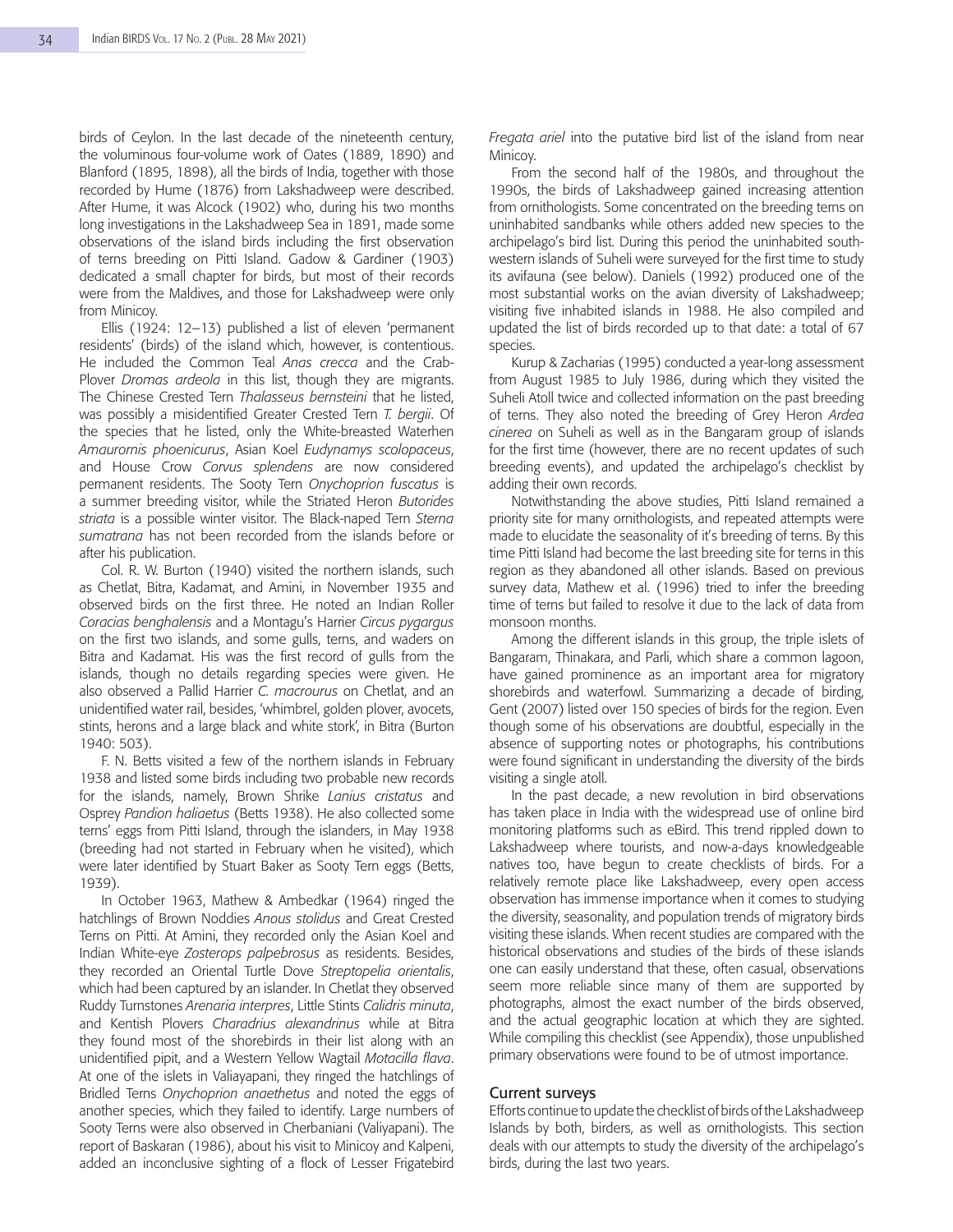Between January 2019 and January 2020 we visited Kavaratti, Chetlat, and Kalpeni and recorded 56 species including a few new records such as the eastern race of the Common Swift *Apus a. pekinensis*, and European Bee-eater *Merops apiaster*, both from the northern island of Chetlat.

The general pattern of habitats in all these inhabited islands is the same: there is a narrow sandy beach on the windward side, coral rocky outcrops towards the northern and southern corners, which sometimes extend all-round, besides the tripods and other wall structures constructed to prevent the wave action on the leeward side. Islands are almost homogenous in terms of vegetation where coconut groves are dotted with home yard plants like *Carica* sp., *Moringa* sp., *Tamarindus* sp., *Mangifera* sp., *Artocarpus altilis*, *Thespesia populnea*, *Azadirachta indica*, *Ficus* sp., *Gliricidia* sp., *Psidium* sp., and *Musa* sp. *Scaevola* sp., and *Hymenocallis* sp., are among the common flowering plants that can be seen along the shorelines. Some of these plants are regularly grown as natural fences. Mangroves are mostly absent across the islands of Lakshadweep, though small patches can be seen in Minicoy. Patches of mangrove associates such as *Derris trifoliata* are quite restricted to small areas, e.g., as on Kavaratti Island. Wastelands on the extremities of the islands, formed either by uncontrolled growth of vegetation, or by accretion of coral rubble and shingles, especially after the impact of a storm, also provide extended habitat to waders and passerines.

# Methodology

Based on all the previous observation data available in various domains such as published works, websites, and social media platforms, etc., we compiled a primary list of birds that were marked as 'possible' records without any screening. Then, we filtered this list based on the criteria set for confirmed occurrences. We included 'specimens' as one of the criteria for the final inclusion of a species in the checklist**.** Observations submitted to the eBird database along with associated media like photographs or sound recordings were taken as 'other criteria' for the final inclusion of a species. This is important as many of the recent records, spanning the past six years or so, are present only on eBird. Finally, the observations of tourists/birders who visited the islands, and made available their photographs on social media platforms, were also scrutinized for inclusion in the final checklist. Further, observations that needed explanations were separated and are discussed below.

Our own observations, conducted on the islands of Kavaratti, Chetlat, Kalpeni, and Pitti were also subjected to the same criteria. For maritime records, we included species reported from the Exclusive Economic Zone (EEZ) of the Lakshadweep Islands, and our surveys also covered the seas around these islands.

## Specimens

The number of specimens collected from Lakshadweep, is meagre. We did not access any of them directly for examination. Hume's (1876) visit in the nineteenth century was rich with the specimens he collected. We traced many of them in Sharpe (1896), Saunders & Salvin (1896), and Sharpe & Ogilvie-Grant (1898). Betts (1938) also collected some specimens but they remained untraced.

#### Photographs

Identifiable photographs turned out to be the most easily accessible and reliable evidence in finalizing this checklist. The photographic evidence was grouped into two: those uploaded to the Macaulay Library (www.macaulaylibrary.org), and those that were not uploaded there, but onto other platforms. We also obtained photographic records from Facebook forums such as *Birdwatchers of Kerala* and *Indian Birds*. Gent (2007) also provides some photographic evidence.

## Sight records with field notes

Most of the works on the ornithology of Lakshadweep, published in the last two centuries, described species sufficiently for identification, and also presented the number of birds seen. These data were found to be helpful in arriving at a decision about the veracity of such observations. Lately, the observations are mostly inclined towards just recording the name and number of the species. We tried to compare the status of most of the birds we recorded with that of those in the Maldives and the British Indian Ocean Territory, to discern any resemblances in the occurrences.

There are many records that are confusing, either because of a seemingly unusual sight record for the islands, when considering its native or usual migratory range, or due to inadequate supporting data for verifying the occurrence of a species or its identity. Most of the historical observations from the islands were created either as a checklist by the observer, or an updated one based on previous studies. In addition, there have been works that recorded the occurrence of new species on the islands.

# **Results**

We arrived at a checklist consisting of 145 species that can be considered as possible sightings/records from Lakshadweep. But, after screening these per our criteria mentioned above, our final list of birds for Lakshadweep stands at 115 species. Of these, 56 were observed from four islands on our recent surveys. Thus, 31 species from our original list had to be left out of the final list due to inadequate documentation. We traced the evidence of 20 specimens that Hume (1876) had collected, in Sharpe (1896), Saunders & Salvin (1896), and Sharpe & Ogilvie-Grant (1898). Out of the total 83 pieces of photographic media we obtained, 56 were found in the Macaulay Library, while the remaining 27 were on other online platforms of ornithologists/birders and photographers.

## Notes on species confirmed during field observations

#### Ruddy Shelduck *Tadorna ferruginea*

A single record from Kavaratti where Kurup & Zacharias (1995) observed a bird in captivity during 1985–1986. They said that a number of species, including the Ruddy Shelduck, were snared and pinioned by the islanders. So we can assume that they are not introduced or traded from mainland India. Although this species is widespread in the Indian Subcontinent (Grimmett et al. 2011), there are only a few records from the south-western part of India, from where it may have flown to the islands. There are no records of it from the Maldives to date. From this sole record of the species, it can be considered as a vagrant, and is thus included in the checklist.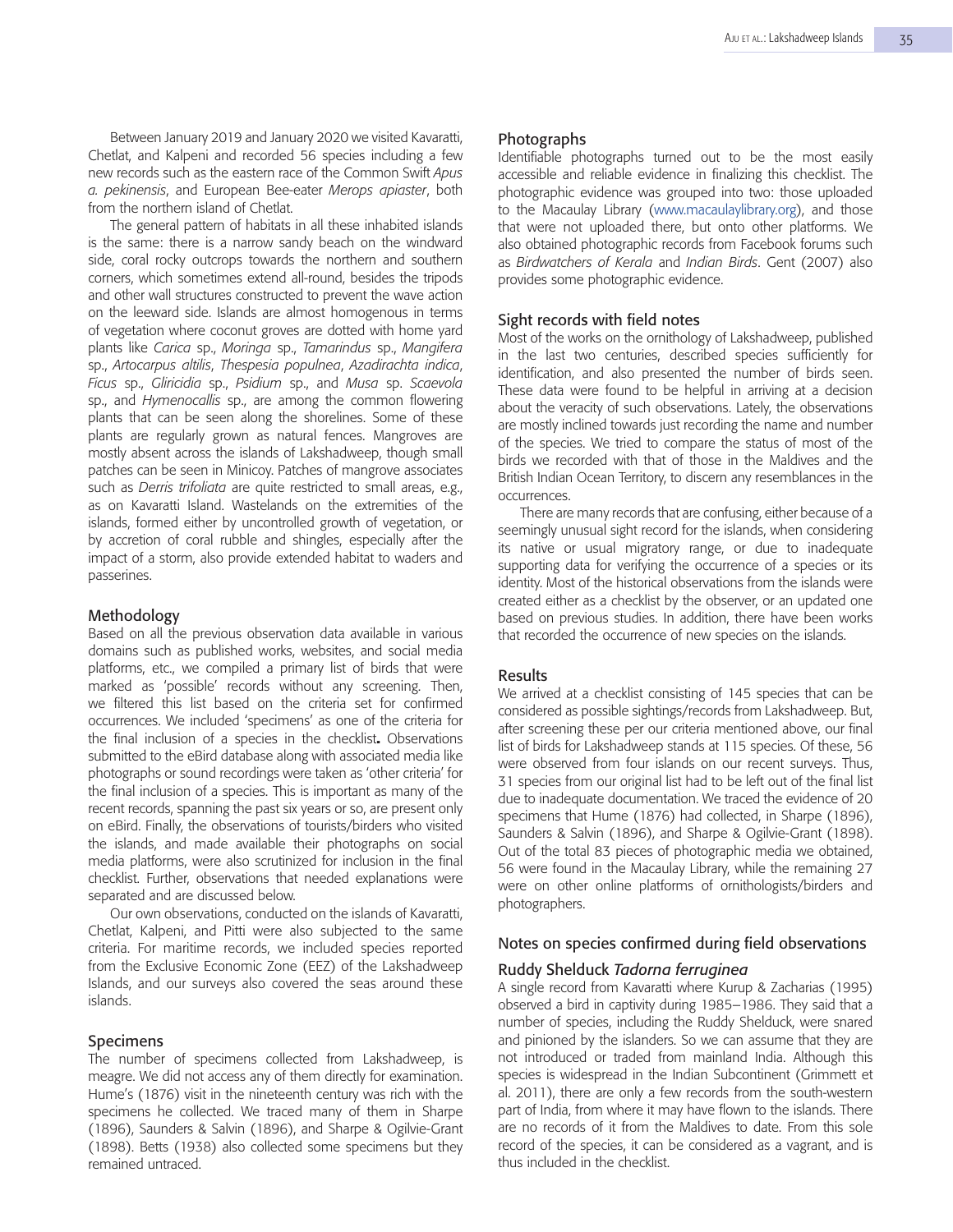#### Common Teal *Anas crecca*

The first records go back to the early twentieth century (Ellis 1924). Betts (1938) was told that they were regular winter visitors, usually seen on lagoons and mosque ponds, but he only saw a dried head. Kurup & Zacharia (1995) saw captive individuals in the islands. The species is included based on the above records.

## Oriental Turtle Dove *Streptopelia orientalis*

Mathew & Ambedkar (1964) recorded a single captive bird that was 'trapped for the pot' in Agatti Island in October 1963. They were informed that it was a regular post-monsoon visitor. Lal Mohan (1989) observed them in Kalpeni and Suheli islands between January and April. Daniels (1992) considered his sightings as stragglers. There are no recent records of this species from Lakshadweep. It was observed as an irregular visitor in the Maldives (Ash & Shafeeg 1995), but a regular visitor, though scarce, to coastal Kerala (eBird 2021). We added this species to the checklist based on the above sightings.

# Pied Cuckoo *Clamator jacobinus*

For the first time, Subiah (1978) recorded it from Lakshadweep. Gent (2007) also recorded it as a rare visitor to Bangaram. Based on these records we include this unmistakable species in the checklist.

## White-breasted Waterhen *Amaurornis phoenicurus*

There are multiple records from different islands. Gadow & Gardiner (1903) sighted a young bird in a nest in Minicoy in July 1899. Almost after a century in 1988, Daniels (1992) saw one in Minicoy again. Though Ellis (1924) listed it as a resident, his source is unknown. Burton (1940) spotted an 'unidentified Water Rail' in Bitra in 1939 but was not sure whether it was a waterhen or not. Daniels (1992) has clearly stated that this species was not found in the archipelago other than on Minicoy, and in the nearby Maldives. In recent years it has been sighted in most of the islands such as Kavaratti, Kadamat, Kiltan, Bitra, Agatti and Amini (eBird 2020). How the founder population of this species, which is apparently less volant, first arrived on the islands can be variously hypothesised upon. Daniels (1992) was of the opinion that the Lakshadweep Islands served as a stepping-stone used by this mainland species to enter the Maldives, and evolve into a distinct race there. In this regard, whether all the islands of Lakshadweep have the mainland race is also questionable. At least in the southern atolls such as Minicoy, Suheli, etc., the presence of the widespread Maldivian race, *A. p. maldivus* can be suspected. We have included this easily distinguishable bird in the checklist.

## White-faced Storm-petrel *Pelagodroma marina*

There are two records of this species from the Lakshadweep Islands; the first from May 1960, 18 km south-west of Minicoy Island, and then in September 1961, 330 km north-north-west of Suheli Par (Bourne 1960; Bailey & Bourne 1963; Praveen et al. 2013). Based on these records, we accept this species in the checklist.

## Black-bellied Storm-petrel *Fregetta tropica*

There are two records of this species from around the islands, one was caught south-west of Minicoy in 1960, and a second record 'of three birds, 250 km west-south-west of the north island, Lakshadweep' (Bailey & Bourne 1963; van den Berg et al. 1991; Praveen et al. 2013). Based on these records, we accept this species in the checklist.

## Barau's Petrel *Pterodroma baraui*

The only record of this species from Lakshadweep waters, as well as for India, was made in June 1985, as two independent records, from the Nine Degree Channel (between Kavaratti and Minicoy) by a Dutch research ship (van den Berg et al. 1991). Based on these two independent and well-documented sightings we include this species in the checklist.

## Western Reef Egret *Egretta gularis*

Hume's (1876) was the first record of this species, the "blue" morph, in 1875 at Bitra. Almost after a century, Lal Mohan (1989) had multiple records from eight islands, and Santharam (eBird 2021) recorded it from Agatti and Bangaram—but neither of them mentioned the morph. However, Santharam's Agatti record could possibly be a blue morph, as his description of the sighting was as 'seen from the flight while landing'. Gent (2007) recorded them regularly with photographs, all of which are white morphs, however, it is not clear whether they are reef egrets or other white egret species. There are recent eBird (Karkarey 2017; Hirash 2019) records from Kavaratti and Kadamat respectively without any description about morph. The blue morph of this species is identifiable beyond doubt and based on these records, we include the species in the list.

#### Masked Booby *Sula dactylatra*

Daniels (1992) assigned a resident status to it, though he did not have any observation of his own. There are a few infrequent records from the Lakshadweep Sea and nearby Indian coasts, which number over sixty observations (Kasambe 2010; eBird 2020), which are mostly windblown individuals. This species is known to breed in the Chagos Islands (Carr 2015). Ash & Shafeeg (1995) mentioned an unconfirmed breeding status based on a juvenile from Maldives. There is a January 2019 record from the Lakshadweep Sea, 87 km north-east of Cherbaniani Reef (Beleapani Reef), without supporting data to confirm the species. Very recently we found a bird at Kavaratti, which fishermen had rescued from the sea near the island, and 'tamed'. Thus we include the species on the basis of this sighting.

#### Black-winged Stilt *Himantopus himantopus*

Daniels (1992) sighted the Black-winged Stilt first, in 1988. He suspected that it was a resident, but surely it was a vagrant. There were no previous records before his. A further two observations, in 2002 and 2017, were uploaded to eBird (Raman 2002; Vel 2017). It is uncommon in the Maldives (Ash & Shafeed 1995). Since there is no confusion in its identification, and based on the above records we confirm the sightings and include it in the checklist.

# Kentish Plover *Charadrius alexandrinus*

First record by Hume (1876). Mathew & Ambedkar (1964) recorded ten birds at Chetlat, and Bitra. Kurup & Zacharia (1995) saw it only on Suheli Cheriyakara. Raman (2002) observed two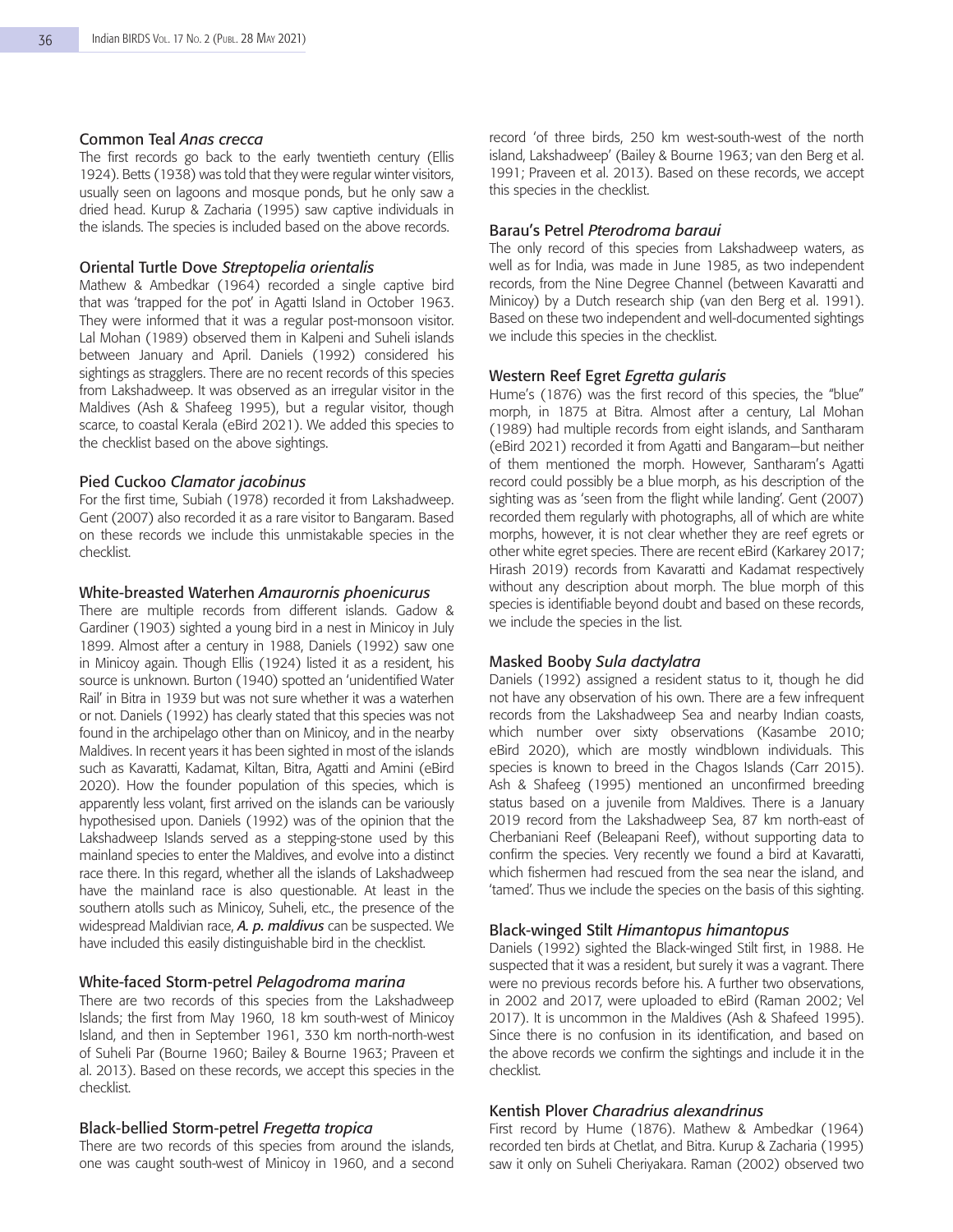individuals at Kadamat with supporting notes of their features, establishing their identity beyond doubt. Gent (2007) noted them as infrequent in the Bangaram group. We include the species in the list based on the above records.

## Green Sandpiper *Tringa ochropus*

The first record was made by Kurup & Zacharia (1995) at Kavaratti and Bangaram. Gent (2007) had a single sighting in Bangaram. However, there are no recent records from any of the islands. We include this species based on the above records.

## Wood Sandpiper *Tringa glareola*

Kurup & Zacharia (1995) recorded it for the first time at Kavaratti and Suheli Cheriyakara. Gent (2007) noted it as infrequent at Bangaram. No recent records; we include it based on the above records.

## Marsh Sandpiper *Tringa stagnatilis*

First noted by Gent (2007) at Bangaram. This and the above two sandpipers were observed in the Maldives, the Green Sandpiper being a vagrant, and the other two, uncommon (Anderson & Shimal 2020). Carr (2015) also noted the Marsh Sandpiper and Green Sandpiper as vagrants and the Wood Sandpiper as a northern winter visitor. We include this species into the checklist.

## Crab Plover *Dromas ardeola*

Records from Perumal Par (Hume 1876), a pair on Bitra (Mathew & Ambedkar 1964), and ten at Suheli (Kurup & Zacharia 1995). Gent (2007) observed them occasionally on Tinnakara spit and sand bank, but not on Bangaram. Pande et al. (2007) also observed six of them on Cherbaniani. Hence, included in the checklist.

#### Pomarine Skua *Stercorarius pomarinus*

The first available record was made by Pocklington (RNBWS 2021) in April 1965, between Amini and Kavaratti, north-east of Pitti (10.88ºN; 72.75ºE) (. Another two records were made by Chilman (RNBWS 2021): one in December 1967 (11.83ºN; 73ºE) north of Kiltan, and the other in November 1969 (12.75°N; 72°E) north of Cherbaniani Reef (Beleapani Reef). Pande et al. (2007) sighted one in Kavaratti Island's offshore waters. In 1988 Daniels (1992) also sighted it but failed to give its location. This species, like the Arctic Skua, is a common winter visitor in the waters off the western Indian coast (Karuthedathu 2019). The geographical position at which the bird was sighted confirms its place in the checklist.

#### Gull-billed tern *Gelochelidon nilotica*

First reported by Santharam et al. (1996) from Agatti and Bangaram in the early 1990s. Shimal & Anderson (2020) listed it as 'rare' in the Maldives, however lacking any recent records. We include this possible vagrant to Lakshadweep in the checklist.

#### Shikra *Accipiter badius*

In 1988, Kurup & Zacharias's (1995) saw it first, in Kavaratti. Gent (2007) included it as an infrequent visitor in his Bangaram checklist. The Shikra has a year-round occurrence in India (Grimmett et al. 2011). Based on these records we consider the

chances of occasional birds visiting some islands fairly good, and hence the species is added in the checklist.

## White-bellied Sea Eagle *Haliaeetus leucogaster*

Since the first sighting by Hume (1876), in 1875 at Amini, no other observations of this species have been made in the islands. Whether it was an adult bird or not is not known; we presume it was, otherwise he would have mentioned it. He thought it was 'a chance visitor'. This must be true as no further records of it, as a regular seasonal migrant or resident of the islands, are available. White-bellied Sea Eagles inhabit the coastal stretches and near-shore islands of western India (Pande et al. 2011). They are known to exhibit regional migration usually across the coast (eBird 2021). Based on the Hume's record, which cannot be erroneous for such an unmistakable species, we retain it in the checklist.

# Black Kite *Milvus migrans*

Surprisingly, this species has only been recorded from Kavaratti Island by Kurup & Zacharias (1995), who described it as a winter migrant to Kavaratti. They probably observed it several times between September and March, as they have included it in a list of birds that they met once or several times during their visit. Considering the type of food or prey available in the islands the absence of this opportunistic feeder, which is a well-known migrant as well, is 'unusual'. The same is the situation when it comes to the Brahminy Kite *Haliastur indus*, which has not been recorded from the islands. The Black Kite has no records from Maldives also. There are no at-sea records of this bird from the Lakshadweep Sea. It is possible that the Kavaratti bird was accidentally introduced, however no evidence to prove it exists. We include it in our checklist based on the Kavaratti record.

## Indian Roller *Coracias benghalensis*

The historical record of this species includes Burton's (1940) from Chetlat and Bitra in November 1935. Kurup & Zacharias (1995) had observed it several times between August 1986 and July 1987 in Kavaratti. There is a May 2019 record from Agatti (eBird 2020). Ash & Shafeeg (1995) recorded it as a rare winter visitor to the Maldives. As this bird is easily identifiable, we accepted the above sightings and included the species in the checklist.

#### White-throated Kingfisher *Halcyon smyrnensis*

The first record from Lakshadweep is by Kurup & Zacharias (1995) from Bitra Island in March 1986. In 2017 one bird was observed in Kalpeni, and in 2018, one each in Tinnakara and Kavaratti (eBird 2020). Populations are known to exhibit partial short-distance and altitudinal migration in some parts of the world (Woodall & Kirwan 2020). These Lakshadweep records could be an instance of occasional vagrancy of these otherwise mainland residents of South Asia. There are no records from the Maldives. We include this easily distinguishable bird in the checklist based on the current records from various islands.

# Common Kestrel *Falco tinnunculus*

Hume (1876), in his February 1875 survey, observed it on all the islands he visited. Later, Betts (1938) in February 1938 observed a hover of three in Amini and one in Kadamat. Kurup & Zacharias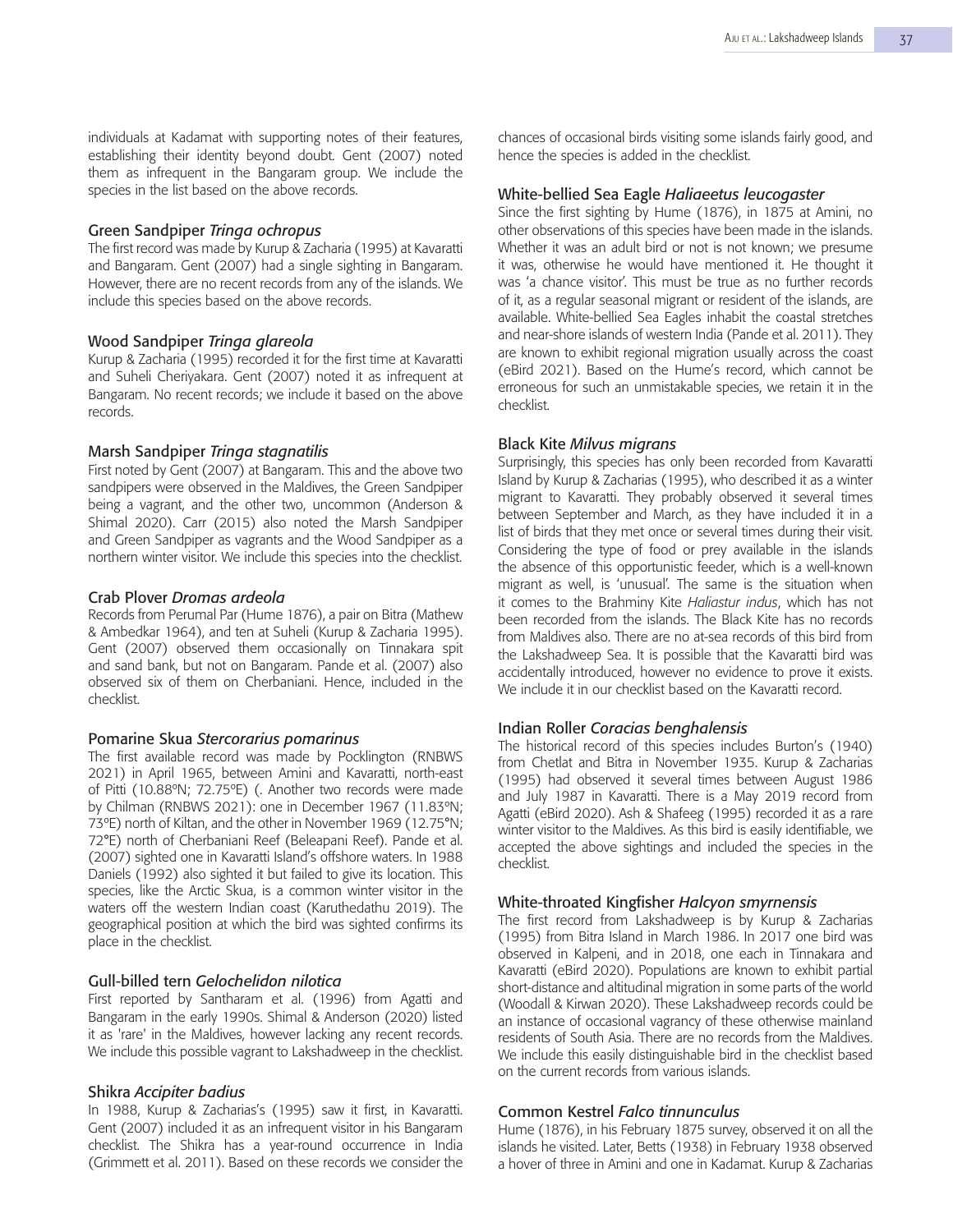(1995) sighted one during the winter of 1985–1986, and Prince (2011), two in February 2008 in Kavaratti. Gent (2007) noted them as frequent visitors to Bangaram. There are also recent eBird records from Bangaram (eBird 2020). It is an annual visitor in the Maldives (Ash & Shafeeg 1995). It is a regular winter visitor to Kerala, with approximately one thousand eBird (2021) records till now, though a resident population *F. t. objurgatus* also occurs there. Based on these several records we include it in the checklist.

## Peregrine Falcon *Falco peregrinus*

The Peregrine Falcon is widely distributed in the Indian Subcontinent and Sri Lanka (Döttlinger & Hoffmann 1999). Since Hume's (1876) historic record from February 1875, no one else has sighted it in Lakshadweep. Hume described it as a common visitor, as the islanders were quite familiar with it, as it was present in the islands in almost every season. He saw four birds: a pair in Kavaratti, and one female each in Amini and Bangaram. In the Maldives, it is an infrequent visitor (Ash & Shafeeg 1995). Based on the historic records of Hume, which we assume to be the migratory race *F. p. calidus*, this species is added to the checklist.

# Indian Pitta *Pitta brachyura*

There is only one record of this elegant bird from Lakshadweep: Santharam et al. (1996) from Kavaratti in October 1990. The Indian Pitta usually spends the non-breeding season in peninsular India and Sri Lanka (Erritzöe 2020). The records from Lakshadweep could be cases of extreme vagrancy for these small birds. Supportive to this view, Smith (1983) photographed an Indian Pitta on the decks of H.M.S. Invincible, 70 nautical miles  $[= 130$  km] off the southern tip of India. We include this easily identifiable bird in the checklist based on the Kavaratti record.

#### Blyth's Reed Warbler *Acrocephalus dumetorum*

A widespread winter visitor in the Indian Subcontinent (Ali & Ripley 1987). Recorded for the first time in Lakshadweep by Santharam et al. (1996) from Kavaratti in February 1991, where they sighted and heard three birds. In 2017 there were sightings of one or two birds from various islands (eBird 2021). We assume that most observers probably overlooked this migratory species, although a few might be present on the islands. We accept this species based on the available records from the islands.

## Notes on unconfirmed species

These are species that have been reported in various published works, or online forums, but their occurrence is not beyond doubt.

# Anatidae

From Bangaram alone, Gent (2007) recorded nine species of *Anas* and *Aythya* ducks, some of them sighted only once and others infrequently. Ash & Shafeeg (1995) list seven duck species from the Maldives from which five are considered infrequent or vagrant, while the Northern Shoveler *Spatula clypeata* and Garganey *Anas querquedula* were noted as regular visitors. We saw a flock of five Garganeys on Chetlat Lagoon in September 2019. From this, we can infer that some migratory ducks stray onto the islands from the Indian mainland, mostly as vagrants.

## Common Pochard *Aythya ferina*

Gent (2007) found it rare in Bangaram . There are no sightings from the Maldives. eBird (2021) data show that there are only a few records from the nearby western coast of India. There have been only three records from southwards of Goa on the western flank of the Western Ghats, two from Karnataka, and one from northern Kerala (eBird 2021). As the Bangaram record of the species seems doubtful in the absence of enough data, we have eliminated it from the final list.

## Baer's Pochard *Aythya baeri*

Gent (2007) saw a flock of six in 1996 at Bangaram, but failed to provide supporting evidence for his identification. So, when considering its actual breeding and migrating range, which is confined to parts of East Asia, and with a critically endangered population (Carboneras & Kirwan 2020), this sighting from Bangaram is doubtful and not accepted here.

# Ferruginous Duck *Aythya nyroca*

Daniels (1992) did not provide details of his 1988 sighting. Gent (2007) noted it as infrequent in Bangaram. In the Maldives, it was considered a vagrant (Ash & Shafeeg 1995). As none of these sightings have a strong provenance, this species is excluded from the checklist.

## Northern Shoveler *Spatula clypeata*

This species is another rare visitor to Bangaram (Gent 2007). No previous or further sightings exist from Lakshadweep. Ash & Shafeeg (1995) reported it as a regular winter visitor to the Maldives. There are reports of sightings in 2017 from the Maldives (eBird 2021). Although Gent's record from Bangaram is a possibility, lack of supportive evidence places the species out of the checklist.

#### Gadwall *Mareca strepera*

A rare visitor to Bangaram (Gent 2007). There are no sightings from the Maldives (Ash & Shafeeg 1995). From the southwestern coastal stretches of India there were only a few sightings (eBird 2021). We think the Bangaram record is most probably an error, thus not included in the list.

#### Mallard *Anas platyrhynchos*

Gent (2007) lists a single record of this species from Bangaram. No previous, or later, observations exist from the islands. No records exist from the Maldives (Ash & Shafeeg 1995). In fact, in peninsular India, south of River Godavari, it has less than ten sight records on eBird (2021). We have not included this species due to insufficient data of occurrence.

### Northern Pintail *Anas acuta*

Gent's 2007) record from Bangaram is the only sighting from Lakshadweep, but, like all his other duck observations, without any supporting evidence. In the Maldives too, it is a rare visitor with only three or four records (Ash & Shafeeg 1995). Recent sightings of this species from Maldives, in 2017, are reported in eBird (2021). For want of definitive evidence, we excluded this species also from the list.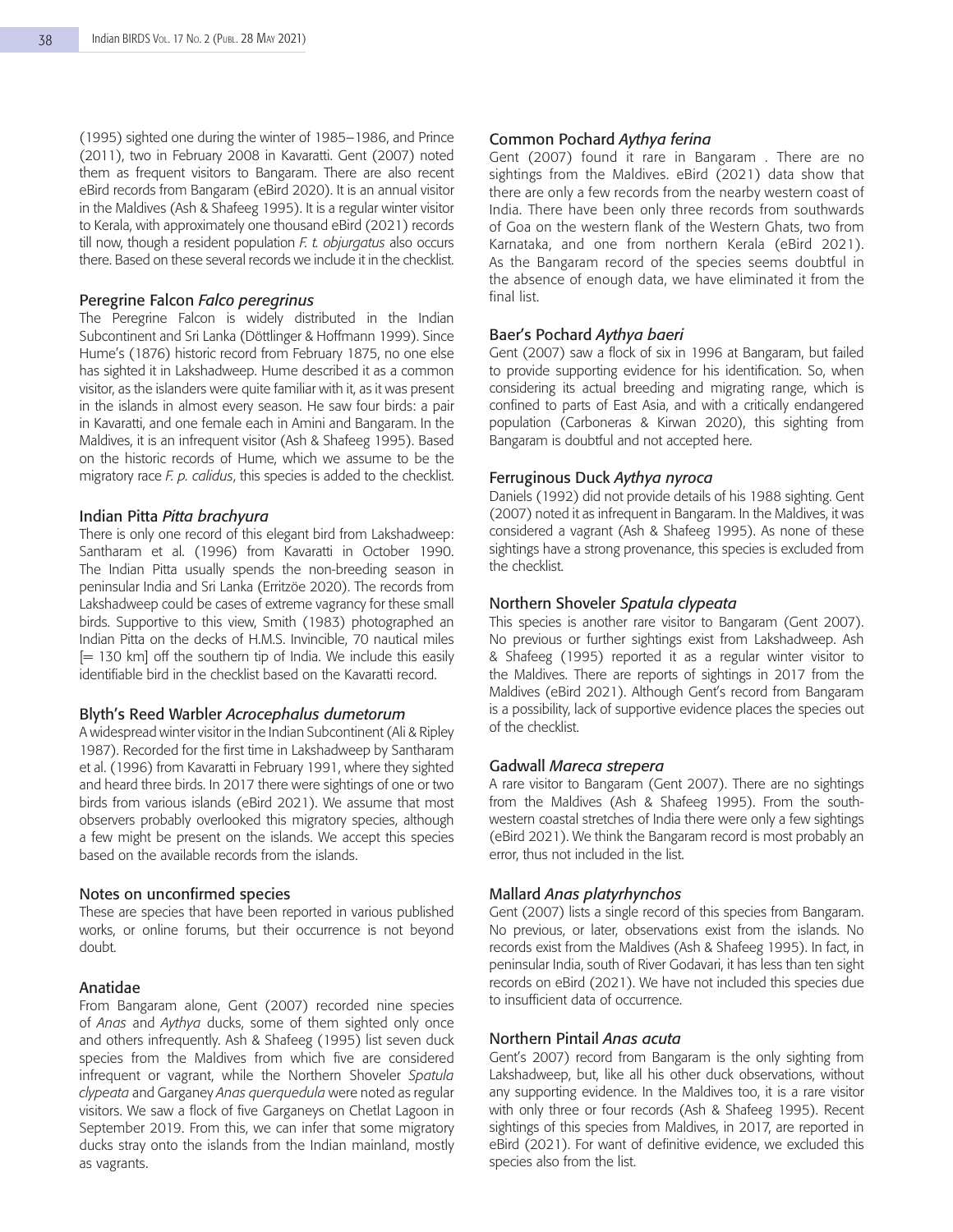#### Lesser Flamingo *Phoeniconaias minor*

There is only one 2007 record from Kavaratii (eBird, 2021). The observer saw it flying overhead, giving no details to distinguish it from a Greater Flamingo *P. roseus*. Thus we have kept the species out of this checklist.

#### Indian House Swift *Apus affinis*

Only a single anonymous record from 1991 listed in Kurup & Zacharias (1995), lacking evidence to warrant inclusion in the checklist.

## Plaintive Cuckoo *Cacomantis merulinus*

Though Santharam et al. (1996) listed this species from Kavaratti, it was clarified that the species was Grey-bellied Cuckoo, which was at that point treated as a subspecies of Plaintive Cuckoo. Hence, this species may be deleted from Lakshadweep checklist.

#### Wedge-tailed Shearwater *Ardenna pacifica*

Bourne (1984) reported sighting 51 Wedge-tailed Shearwaters at 7.55°N, 75.53°E off Cape Comorin in July 1973 (i.e., 285 km from Minicoy). Two other records lack evidence to confirm as this species (Praveen et al. 2013). We declined this species due to the inconclusiveness of the sightings, including those in Bourne (1984).

#### Intermediate Egret *Ardea intermedia*

Th Gent (2007) noted them frequently on Bangaram Island, but did not provide supporting photographs. A few recent records have been submitted to eBird, from Agatti and Bangaram, without any identification notes. Because this species is very similar to the white morph of the Western Reef Egret, whose occurrence could be more possible in these oceanic regions, the existing records of Intermediate Egret are doubtful and hence not included in the checklist.

#### Great Frigatebird *Fregata minor*

This species is a widespread breeder in a number of islands in the Western and Eastern Indian Ocean (James 2004). Kurup & Zacharias (1995) included it in their checklist based on an anonymous sighting from 1991. There are no other records from the islands or from their immediate waters. It has been sighted multiple times across the western coast of India (eBird 2021). A satellite telemetry study found that one Great Frigatebird roosted in Maldives for a few months (Weimerskirch 2006). Different species of frigatebirds are difficult to identify, and the records in eBird (2021) do show that they are found occasionally in this region. We saw a Lesser Frigatebird *F. ariel* in captivity at Kavaratti during our visit. Since the identification of frigatebirds is not easy, single reports are not independently verifiable for accuracy. So we exclude this bird from this checklist.

## Red-footed Booby *Sula sula*

Hume (1876) wrote that he saw a flock near Perumal Par, but not able to identify them properly, however, he was sure enough to rule them out as Masked Boobies *S. dactylatra*. Praveen et al. (2013) did not include this record as valid though there were possibilities of them occurring in these regions because of their breeding colonies in the nearby Chagos Islands. There are no

further records of this species from the Islands to date. However, Daniels (1992) included it as a resident in his checklist, probably because of its breeding in the neighbouring Maldives, and Chagos groups. Thus, due to the lack of confirmed sightings, this species is not included in the checklist.

# Great Cormorant *Phalacrocorax carbo*

The only record of this bird on the island is by Santharam et al. (1996). They observed two birds flying over Kavaratti Island in October 1991. They could not confirm whether it was a Great Cormorant or not, as the sighting was brief, although they were able to note the white throat, hooked bill, and overall dark plumage. There are no other records from the islands. We found this sighting of the species not conclusive.

# Pied Avocet *Recurvirostra avosetta*

There is only a vague mention about the 'avocets', among other groups of birds seen by Burton (1940) at Bitra. From his narrative it was clear that birds are just another topic to mention along with all other things he observed in the islands. There are no other records to date. Thus, it is not included in the checklist.

## Great Knot *Calidris tenuirostris*

This species is known to winter in southern India (Van Gils et al. 2020). However, no observations have been reported from the Lakshadweep Islands since Hume (1876: 433) in 1875 at Bitra. He saw 'a pair of thick billed Sandpipers (*T. crassirostris*)' but could not get any specimens as they flew away. There are no records of this species from the Maldives (Ash & Shafeeg 1995). Ali & Ripley (1987) included Lakshadweep in its wintering range, probably based on the sole sighting by Hume. We exclude this species in the absence of substantial evidence.

# Arctic Skua *Stercorarius parasiticus*

Daniels (1992) included it as a suspected migrant in his checklist, but without the exact location of the sighting. This species has the most records among the wintering jaegers in the Indian seas, which occur between the waters of Lakshadweep and the western Indian coast (Karuthedathu 2019; eBird 2021). However, there are no confirmed sightings of the species from the immediate waters of any of the islands of the Lakshadweep group. Thus the species is not included in this checklist.

## South Polar Skua *Stercorarius maccormicki*

Praveen et al. (2013) discussed the records of *Catharacta* skuas in South Asia, dealing with seven records from India and the Indian seas. One of those was by Daniels (1992), but without any details of confirmation and hence not considered definitive here.

## Common Barn Owl *Tyto alba*

This species was recently introduced to tackle the rat menace in the islands, where coconut is a major commercial crop. Three pairs of adult Barn Owls were introduced to Kavaratti in 2019 (Rajkumar et al. 2019). There are sightings recorded in eBird (2021) of these introduced pairs. Yet, whether they have established a viable population there is not clear. In order to add a species to the checklist of a region, the presence of a viable population of the introduced species is set as a criterion (Praveen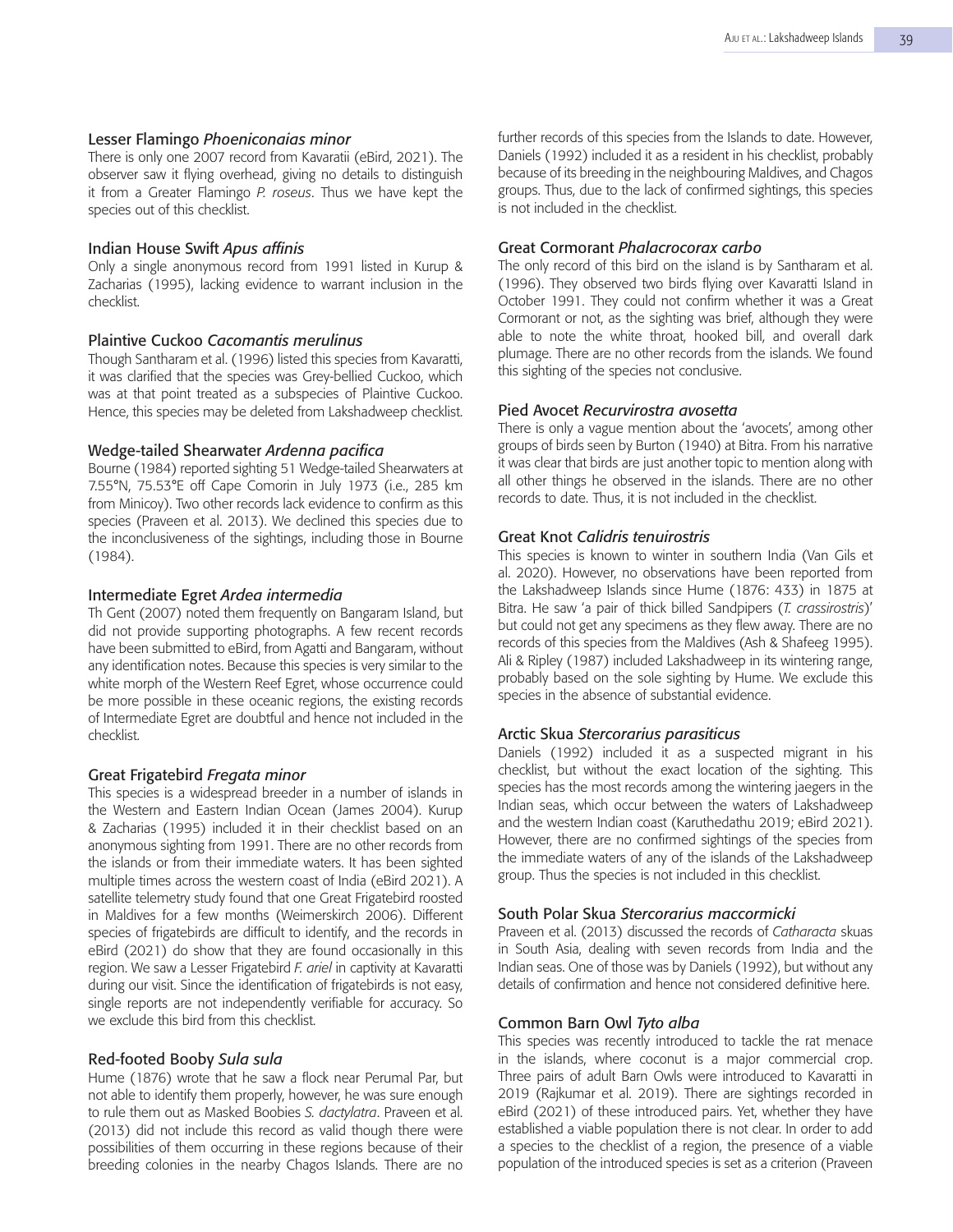et al. 2019). Thus, in the absence of such data, we opt to keep this species out of the checklist.

#### Brown Wood Owl *Strix leptogrammica*

It was introduced to check the rat infestation of the coconut trees in the nineteenth century (Hume 1876). He noted a pair at Bitra. No other sightings thereafter. As it failed to establish a population in the islands we excluded it from the checklist.

#### House Sparrow *Passer domesticus*

This species has only a single sighting of two birds from Bangaram Island in 2018 (eBird, 2021). Islanders (*pers. comm*.) have not seen a House Sparrow there or in the nearby well-populated island of Agatti. Populations show varying degrees of seasonal movements in which juveniles tend to exhibit autumnal dispersal (Lowther & Cink 2020). However, cases of migration across the ocean have not been reported hitherto. Sighting from Bangaram also rules out the chances of a purposeful introduction as it could have been more possibly done in other populated islands. Gent (2007) made around ten visits to Bangaram, but did not spot the House Sparrow there. Anderson & Baldock (2001) mentioned a small feral population in Male till 1998, however, their origin is unknown. Then, in recent years there are multiple records from Hulhumale, Maldives (eBird 2021). We are doubtful about the record of this species in Lakshadweep and hence have not included it in the checklist.

# Grey Wagtail *Montacilla cinerea*

Only a single record, by Gent (2007) from Bangaram, however not substantiated and, hence, excluded from the checklist.

#### Citrine Wagtail *Montacilla citreola*

Only a single record, by Gent (2007) from Bangaram. We exclude it from the checklist as it lacks enough evidence of the occurrence.

### **Discussion**

# *Resident and migrant birds*

It is explicit that these Islands possess a meager diversity and abundance of permanent resident birds. Even the scanty resident land birds are not distributed in all the islands as is the case with Indian White-eye, House Crow, Asian Koel, Whitebreasted Waterhen, or Rock Pigeon. The immigration of these species, except the Indian White-eye, appears to solely depend on colonizing humans, as they are closely associated with the latter. We have only limited information about the past vegetation of these islands. When humans arrived, coconut became the dominant as it was commercially exploited. The lack of habitat diversity in terms of flora, geography, and topography, along with very poor terrestrial faunal diversity, which would form a prey base, could be one of the constraints for the birds to colonize and flourish here. Fresh water is a major limiting factor for many of the common terrestrial birds from the mainland. Except for a freshwater lake in Bangaram, not even a single natural stream is present here. This exceptional feature made Bangaram and the surrounding regions an abode for the most number of birds in the entire archipelago. Gent (2007) spotted a number of species

of birds in Bangaram and the nearby three islets of Thinakara, Parli I, and Parli II.

All the inhabited islands of this group have been completely modified by humans. Virtually no large terrestrial fauna is present here that would have, otherwise, undergone a course of insular evolution over time. That is because the land area is too small and the pressure of the increasing human population has altered the topography of the islands. In such circumstances, the chances of any colonizing species to acquire adaptations and evolve over time are almost nil. Here the avian diversity consisted mainly of species migrating from Eurasia and a few from the Indian Subcontinent. Among them, waders can be seen continuously, though in negligible numbers, throughout the post-monsoon months up to the end of the summer season. Some passerines recorded here are clearly passage migrants. The status of resident birds, like the House Crow, often changes, when compared with previous studies (Daniels 1992), in that they become locally extinct on some islands only to be reintroduced or immigrated later. Daniels (1992) assumed the total number of resident land birds and inland water birds to be about 15. However, based on our current knowledge, this number is less than ten.

A recent review of the birds of the Maldives (Anderson & Shimal 2020) listed 203 species, the majority of which are migrants either following the Central Asian Flyway or East Asia–East Africa Flyway (across the Arabian Sea). Lakshadweep too serves as either a halting station, or the destination of the migrants taking these routes, which is explicit from a number of species commonly recorded from both of these atoll groups. With respect to the regular breeders, the Maldives is also impoverished like Lakshadweep, with just about ten species. However, there is some apparent disparity in the species breeding in the two regions. For example, the two important pelagic terns—Sooty Tern and Brown Noddy—which breed regularly in Lakshadweep, have just one or few breeding records in the Maldives. Likewise, there are differences in the breeding land birds also.

With respect to seabirds, their only remaining breeding ground seems to be 'Pakshipitti', a protected islet. Four species of oceanic terns breed on this tiny sandbar. Analysis of historical observations made it clear that species such as Bridled Terns ceased to breed in the Lakshadweep. Pande et al. (2007) reported that Cherbaniani hosted breeding colonies of some tern species a decade ago. However, an analysis of satellite pictures from recent years revealed that Cherbaniani now lacks a sandbar that is well above the tidal line at least throughout the year that can reliably be used by the birds for breeding. Over centuries wind and water have shaped the islands' fauna, and human colonizers severely modified the environment to their requirements. Rising sea levels wiped off sandbars and islets, obliterating breeding seabird colonies. Human inhabitants poached eggs and juveniles, and disturbed breeding colonies when they collected guano, directly contributing to the decline of populations, and abandonment of breeding sites. And finally, the inadvertent introduction of domestic rats early in the periods of human settlements, might have devastated breeding bird colonies on inhabited islands of Lakshadweep. Stringent management measures are the need of the hour to protect the remaining vulnerable habitat for oceanic terns in this Indian Territory.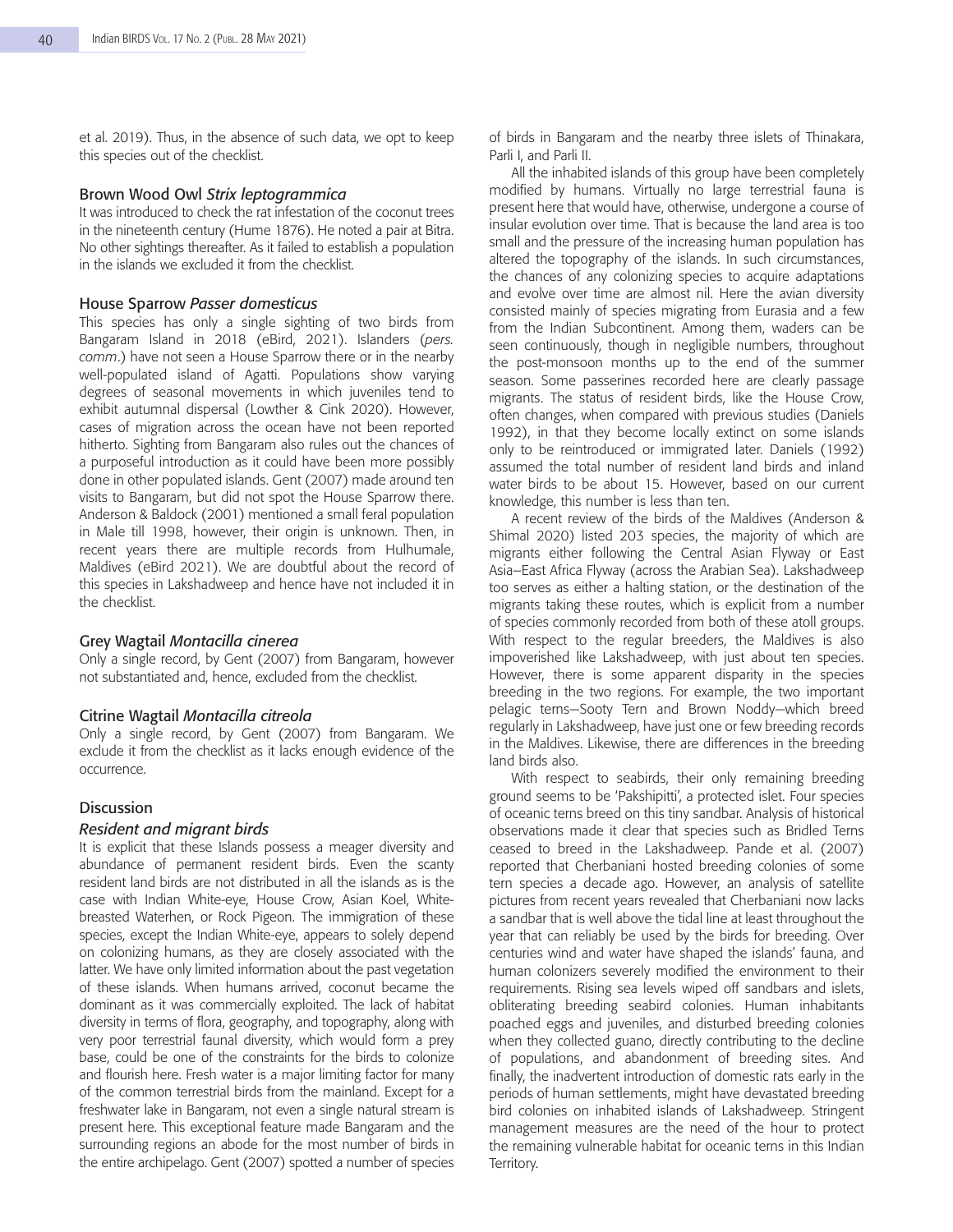# *White*-*eyes* (Zosteropidae): *A subject for biogeography studies in Lakshadweep*

A species of particular importance is the Indian White-eye (earlier Oriental White-eye) that has been observed and is known to breed in some of the islands of Lakshadweep (Hume 1876; Betts 1938; eBird 2021). Biogeographical and phylogenetic studies have addressed the colonization by this species of various Indo-Pacific islands (O'Connell et al. 2019; Moyle et al. 2009; Wickramasinghe et al. 2017; Martins et al. 2020). The species occurring in Lakshadweep is *Z. p. egregius* (Mees 1957), but Mees had noted the very long tails, like that of *Z. p. nilgiriensis*, in the four specimens he studied. Still, he retained them as *Z. p. egregius*, since a large number of specimens would have to be examined to clarify whether that difference is consistent in order to confirm the identity of a separate race in Lakshadweep. It is important to study the degree of intra-archipelago variation in White-eyes on the various islands of Lakshadweep, which ought to be higher owing to their reduced dispersal ability, a trait acquired by insular bird species due to reduced predation pressure from raptors and mammals (Wright et al. 2016). Daniels (1992) opined that they had colonized the islands after humans, but we think that they arrived before humans and later got adapted to the modified habitats. However, it is intriguing that they are not found in Minicoy, Maldives, and Chagos, which points towards the fact that they are yet to colonize the more southern islands of the Lakshadweep-Maldives-Chagos (hereinafter, LMC) region, rather than treating their Lakshadweep population as relictual in the LMC chain.

# *Egrets*, *Herons* (Ardeidae): *Their distribution and local movements*

It is interesting to look at the occurrence of certain species of Ardeidae across the LMC chain. The Cattle Egret *Bubulcus ibis* had only one record from Lakshadweep prior to the 1980s (Daniels 1992). Since then there are multiple records from various islands, but its breeding status from there is unknown. In the Maldives, the first sighting was in the 1980s and then it was noted as a regular visitor and possible breeder (Ash & Shafeeg 1995). In Chagos, the first record goes back to 1885 and now they breed (after the introduction of a group from Seychelles) in Diego Garcia (Carr 2015). In Kavaratti, a bird in breeding plumage was photographed in April 2018 (eBird 2021). The latest sighting (in October 2020) of a flock of Cattle Egrets on Kavaratti (*pers. comm*.) points to their arrival, probably from the south across the atolls rather than from the mainland. This needs to be investigated to detect the inter-archipelago movements of other related species like the Grey Heron *Ardea cinerea* and the Purple Heron *A. purpurea*. The Grey Heron is a vagrant (Carr 2015) to Chagos, but a common resident in the Maldives (Ash & Shafeeg 1995). In Lakshadweep, it was noted as breeding in Viringilli Islet (Minicoy), Suheli, Parli, and possibly Agatti (Kurup & Zacharias 1995). However, its recent status in Lakshadweep is obscure. We met a tamed bird at Kavaratti, probably taken from Suheli by the islanders. The Purple Heron is rarer in all these islands than other species of Ardeidae. In Chagos it is a vagrant (Carr 2015); a probable frequent visitor in Maldives (Ash & Shafeeg 1995), while only five records exist from Lakshadweep (Kurup & Zacharias 1995; eBird 2021). The Indian Pond Heron *Ardeola grayii* has been recorded in Lakshadweep post Hume (1876), but is not known to breed here, though

there are sightings of birds in breeding plumage in 1991 (eBird, 2021). In Chagos, Carr (2015) identified it as a northern winter visitor. In addition to the records of vagrant *grayii* (Ash & Shafeeg 1995), the southern atolls of the Maldives support a population of the resident race *phillipsi*. Although some authors have not recognised it (Anderson & Shimal 2020), Rasmussen & Anderton (2012) wrote that birds (*A. grayii*) from the mainland move to Lakshadweep during winter.

As for all the Ardeidae species mentioned above, we can see that their breeding status in Lakshadweep needs further inquiries to delineate the patterns of their movement in the LMC region. The remaining possible breeding locations for them in Lakshadweep would be the uninhabited vegetated islands and islets such as the Bangaram group and Suheli. No one has recorded, hitherto, their breeding in any inhabited islands of Lakshadweep, which could be due to the complete absence of such events rather than a case of oversight.

# *Raptors*: *Migration*, *breeding*, *and introduction*

The occurrence of raptors in Lakshadweep is more interesting than any other group. Their sightings have become infrequent over the years. Before 1950, there were records of two species of harriers (*Circus* sp.), and the Peregrine Falcon from different islands, and a White-bellied Sea Eagle from Amini (Kurup & Zacharias 1995). Ospreys were also recorded infrequently as were Brahminy Kite, Black Kite, and Shikra (Kurup & Zacharias 1995; eBird 2021). Now, it seems that Black-winged Kite *Elanus caeruleus* and Common Kestrel are the main raptors, the former more in number, visiting the islands in winter. In June this year, a pair of Black-winged Kites bred successfully on Kavaratti Island (Yasmin & Aju 2021). This is the first recorded instance of a raptor breeding in the Lakshadweep archipelago. For Black-winged Kites, domestic rats could be easy prey in these islands, as there are no observations of these small raptors, including Common Kestrel, attempting to fish. Common Kestrel can be considered a supertramp species, adaptable to various habitats and food (Orta et al. 2020). In Lakshadweep, it can be presumed that their major prey resource is the domestic rat and the *Calotes* sp., lizard. On the other hand, the occasionally visiting Osprey feeds regularly on fishes from lagoons in the islands; we noted it hovering twice over the lagoon at Chetlat. There exist a few records of Ospreys resorting to offshore locations for hunting (Bierregaard et al. 2020). Those species that scavenge on fishery resources, such as Black Kite and Brahminy Kite, as is the case on the mainland, are surprisingly absent in Lakshadweep as residents. The absence of a resident population of these two species in the islands can be directly correlated to the small island area which is a prominent factor in determining the establishment of a population in islands (McArthur & Wilson 1963). The absence of such natural predators, which could efficiently check the population of domestic rats in the islands, resulted in a serious problem over the years. The severe damage caused by the rats to coconut palms, and the decline in their productivity and yield, lead to the introduction of a few pairs of Barn Owls from Kerala for tackling the menace (Rajkumar et al. 2019).

# *Seabirds*: *Breeders and migrants*

Like the neighbouring low-lying islands in the western Indian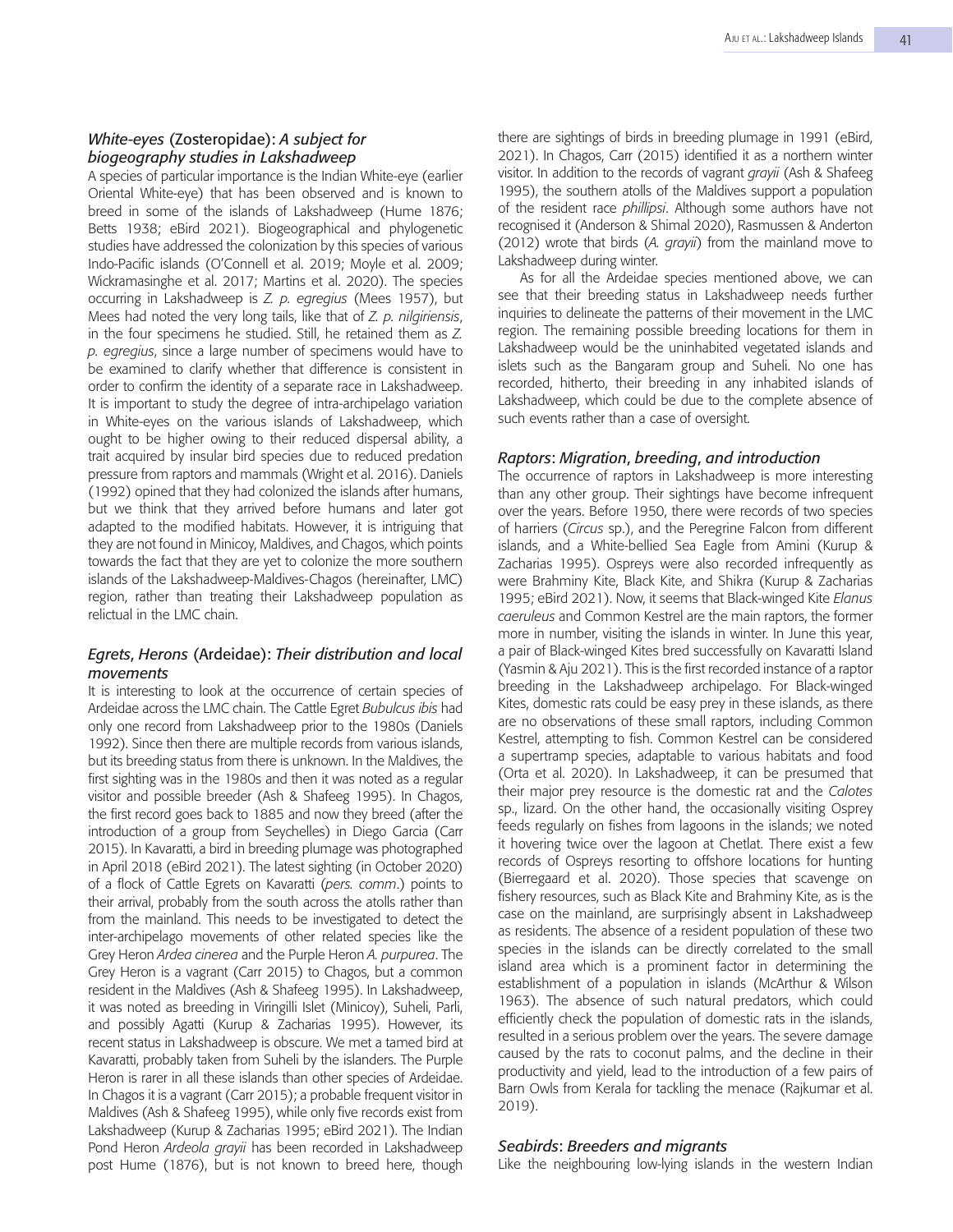Ocean, some atolls or islets of Lakshadweep are a hotspot for some of the common pantropical oceanic terns (Sternidae). However, it lacks a breeding population of other pelagics like frigatebirds, shearwaters, tropicbirds, etc. It can be assumed that the very limited land area is a major factor that hinders the species richness and abundance in Lakshadweep of both seabirds and terrestrial ones. However, the neighbouring Maldives, and the British Indian Ocean Territory further southwards are known to support breeding populations of some important seabirds from the Procellariidae, Fregatidae, and Phaethontidae (Phillips 1964; Carr et al. 2020). This difference is presumably due to a large number of uninhabited islets with varying degrees and types of natural vegetation present in these archipelagos. In the case of Lakshadweep, now there is only one islet (Pitti), and the large Cherbaniani Reef with small sandbars, are known to support the breeding colonies of terns (Pande et al. 2007. The large atoll of Suheli, with two uninhabited islands, is a possible candidate for a breeding colony, but, other than the evidence provided by fishermen, no observations were carried out in Suheli after Kurup & Zacharias (1995) who learned from the fisherfolk about the breeding of terns a few years before their visit to Suheli.

This region could be considered as the dispersal or nomadic range of the large pelagic birds that breed in the Western Indian Ocean islands south of the equator. However, we hardly have any regular observation data from the islands to substantiate this. The waters around the islands are noted for their large primary, and secondary productivity facilitated by the influence of marine topography and oceanic circulation patterns (Nair et al. 1986). Despite the overall poor productivity of the tropical Indian Ocean, the existence of breeding colonies around Lakshadweep might be attributed to this exceptional productivity, where the birds can avail the extravagant marine resources. But, the limited land area in the islands could be the reason that only around four species of terns are able to breed here (Pande et al. 2007) compared to the nine species of terns breeding in the British Indian Ocean Territory (Carr et al. 2020).

#### *Passage migrants*

It is obvious from the various bird observations over the years that the small islands of Lakshadweep serve as temporary staging grounds for a handful of migrants from the northern higher latitudes. All of the passerines included in this checklist exploit the limited terrestrial resources of the islands during their onward journey to the islands in the south-western Indian Ocean, and return journeys to the northern breeding grounds. Although their number seems substantial, per the current observation data, they comprise a variety of groups such as wagtails, swallows, swifts, rollers, shrikes, flycatchers, bee-eaters, pipits, warblers, etc. Protecting the available shrub and thicket patches, which are the prime habitat used by most of these passage migrants, is vital for these populations of birds. The same situation might exist with respect to the migrating shorebirds that are utilizing the narrow shorelines of the islands seasonally.

# Conclusion

A checklist of the birds of Lakshadweep Islands, comprising 145 possible species was pared down to 115 definite species based on various evidences such as specimens, photographs, and field descriptions. These islands are important in terms of valuable habitats, though small, that serve as a halting site for migratory species, and breeding sites for pelagic birds. They often host stragglers or nomadic birds, and exhausted migrants. A definitive checklist will aid in forming management and conservation plans for vulnerable ecosystems in these small atolls, and their dependent species.

#### Acknowledgments

We are extremely grateful to Praveen J. for the valuable guidance and comments he provided throughout the making of this checklist. Gratitude is due to all the birding enthusiasts who have been monitoring the birds of Lakshadweep and made them available to the public through various media. We retrieved relevant literature from the online 'Bibliography of South Asian Ornithology' (Pittie 2021).

#### References

- Aju K. R., Gopalakrishnan, A., Alvin A., Sreenath K. R., & Joshi, K. K., 2020. Observations on the breeding habits of seabirds (Family Laridae) in Lakshadweep Archipelago vis a vis conservation measures. In: Joshi, K. K., Varghese, M., Kaladharan, P., Sreenath, K. R., Lakshmipillai S., Sanil, N. K., Mohamed Hatha A. A., Shinoj P., Padua, S., Gills, R., & Jayakumar C. V., (eds.). *Marine ecosystem challenges & opportunities (MECOS 3)*. Kochi, India: Marine Biological Association of India. Pp. 243.
- Alcock, A., 1902. *A naturalist in Indian seas or*, *four years wit the Royal Indian Marine Survey Ship* "*Investigator*". London: John Murray. Pp. [i]–xxiv, 1–328.
- Ali, S., & Ripley, S. D., 1987. *Compact handbook of the birds of India and Pakistan together with those of Bangladesh, Nepal, Bhutan and Sri Lanka.* 2nd ed. Delhi: Oxford University Press. Pp. i–xlii, 1 l., 1–737, 52 ll.
- Anderson, R. C., & Baldock, M., 2001. New records of birds from the Maldives, with notes on other species. *Forktail* 17: 67–73.
- Anderson, R. C., & Shimal, M., 2020. A checklist of birds of the Maldives. *Indian BIRDS Monograph* 3: 1–52A.
- Ash, J. S., & Shafeeg, A., 1995. Birds of the Maldives Islands, Indian Ocean. *Forktail* 10: 3–31 (1994).
- Bailey, N., & Bourne, W. R. P., 1963. Some records of Petrels handled in the northern Indian Ocean. *Journal of the Bombay Natural History Society* 60 (1): 256–259.
- Baskaran, S. T., 1986. Birding in Lakshadweep. *Newsletter for Birdwatchers* 25 (11-12): 9–10.
- Betts, F. N., 1938. The birds of the Laccadive Islands. *Journal of the Bombay Natural History Society* 40 (3): 382–387.
- Betts, F. N., 1939. The breeding of the Indian Sooty Tern (*Sterna fuscata infuscata*) in the Laccadive Islands. *Journal of the Bombay Natural History Society* 40 (4): 763–764.
- Bierregaard, R. O., Poole, A. F., Martell, M. S., Pyle, P., & Patten, M. A., 2020. Osprey (*Pandion haliaetus*), version 1.0. In: *Birds of the World* (P. G. Rodewald, Editor). Cornell Lab of Ornithology, Ithaca, NY, USA. Website URL: https://doi.org/10.2173/ bow.osprey.01. [Accessed on 27 March 2021.]
- Bijoy, K. I., 2017a. Website URL: https://m.facebook.com/groups/indianbirds/ permalink/10154448870742411/. [Accessed on 27 March 2021.]
- Bijoy, K. I., 2017b. Website URL: https://m.facebook.com/groups/indianbirds/ permalink/10154451436047411/. [Accessed on 27 March 2021.]
- Bijoy, K. I., 2019. Website URL: https://m.facebook.com/groups/indianbirds/ permalink/10156350843722411. [Accessed on: 27 March 2021.]
- Blanford, W. T., 1895. *The fauna of British India*, *including Ceylon and Burma* (*Birds*). 1st ed. London; Calcutta; Bombay; Berlin: Taylor and Francis; Thacker, Spink, & Co.; Thacker & Co.; R. Friedländer & Sohn. Vol. III of 4 vols. Pp. i–xiv, 1–450.
- Blanford, W. T., 1898. *The fauna of British India*, *including Ceylon and Burma* (*Birds*). London: Taylor and Francis. Vol. IV of 4 vols. Pp. i–xxi, 1–500.
- Blyth, E., 1863. Catalogue of the birds of India, with remarks on their geographical distribution. Part I, containing Scansores and Raptores. *Ibis* 5 (1): 1–31.
- Bourne, W. R. P., 1960. The petrels of the Indian Ocean. *Sea Swallow* 13: 26–39.
- Bourne, W. R. P., 1984. Reports of seabirds received in 1973-1977. Part I. *Sea Swallow*  33: 37–53?
- Burton, R. W., 1940. A visit to the Laccadive Islands. *Journal of the Bombay Natural History Society* 41 (3): 489–513.
- Carboneras, C., & Kirwan, G. M., 2020. Baer's Pochard (*Aythya baeri*), version 1.0. In Birds of the World (J. del Hoyo, A. Elliott, J. Sargatal, D. A. Christie, and E. de Juana, Editors). Cornell Lab of Ornithology, Ithaca, NY, USA. Website URL: https://doi.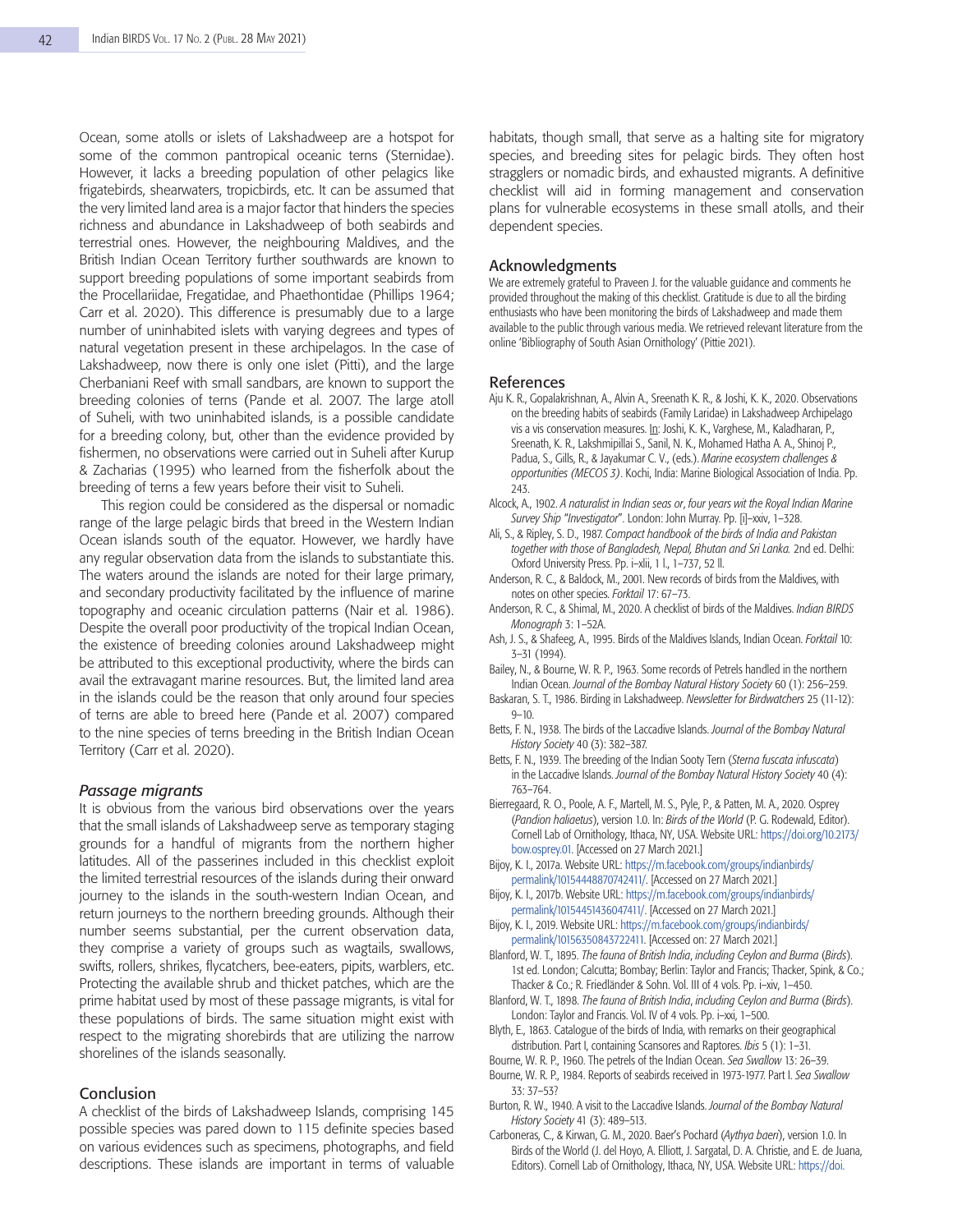org/10.2173/bow.baepoc1.01.

- Carr, P., 2015. Birds of the British Indian Ocean Territory, Chagos Archipelago, central Indian Ocean. *Indian BIRDS* 10 (3&4): 57–70.
- Carr, P., Votier, S., Koldewey, H., Godley, B., Wood, H., & Nicoll, M., 2020. Status and phenology of breeding seabirds and a review of Important Bird and Biodiversity Areas in the British Indian Ocean Territory. *Bird Conservation International* 31 (1): 1–21. Doi: http://10.1017/S0959270920000295.
- Daniels, R. J. R., 1992. Island biogeography and the birds of the Lakshadweep Archipelago, Indian Ocean. *Journal of the Bombay Natural History Society* 88 (3): 320–328 (1991).
- Döttlinger, H., & Hoffmann, T. W., 1999. Status of the Black Shaheen or Indian Peregrine Falcon Falco peregrinus peregrinator in Sri Lanka. *Journal of the Bombay Natural History Society* 96 (2): 239–243.
- eBird. 2021. eBird: An online database of bird distribution and abundance [web application]. eBird, Ithaca, New York. Website: http://www.ebird.org. (Accessed: October 2020).
- Ellis, R. H., 1924. *A short account of the Laccadive Islands and Minicoy*. Madras, India: The Superintendent, Government Press. Pp. 1–130.
- Erritzöe, J., 2020. Indian Pitta (*Pitta brachyura*), version 1.0. In: *Birds of the World* (J. del Hoyo, A. Elliott, J. Sargatal, D. A. Christie, and E. de Juana, Editors). Cornell Lab of Ornithology, Ithaca, NY, USA. Website URL: https://doi.org/10.2173/bow.indpit1.01. [Accessed on 27 March 2021.]
- Fazeed., 2021. Website URL: https://www.instagram.com/p/CIXdMYrJV1B/?igshid=ucb7z r46dpoi. [Accessed on 27 March 2021].

Gadow, H., & Gardiner, J. S., 1903. Aves. In: Gardiner, J. S., (ed.). *The fauna and geography of the Maldive and Laccadive Archipelagoes*. Cambridge: Cambridge University Press. Vol. 1: Pp. 368–373.

- Gent, C., 2007. *Birds of Bangaram.* Kerala, India: CGHearth. Pp. 1–63.
- Grimmett, R., Inskipp, C., & Inskipp, T., 2011. *Birds of the Indian Subcontinent.* 2nd ed. London: Oxford University Press & Christopher Helm. Pp. 1–528.
- Hirash, M., 2019. Website URL: https://ebird.org/ebird/view/checklist/S55832559. [Accesses on 27 March 2021.]
- Hume, A. O., 1876. The Laccadives and the west coast. *Stray Feathers* 4 (4,5&6): 413–483.
- James, D. J., 2004. Identification of Christmas Island, Great and Lesser Frigatebirds. *BirdingASIA* 1: 22–38.
- Jerdon, T. C., 1862. *The birds of India being a natural history of all the birds known to inhabit continental India*: *with descriptions of the species*, *genera*, *families*, *tribes*, *and orders*, *and a brief notice of such families as are not found in India*, *making it a manual of ornithology specially adapted for India*. 1st ed. Calcutta: Published by the author at the Military Orphan Press. Vol. I of 2 vols. Pp. i–xlv, 1–535.
- Jerdon, T. C., 1863. *The birds of India being a natural history of all the birds known to inhabit continental India*: *with descriptions of the species*, *genera*, *families*, *tribes*, *and orders*, *and a brief notice of such families as are not found in India*, *making it a manual of ornithology specially adapted for India*. 1st ed. Calcutta: Published by the author (Printed by The Military Orphan Press). Vol. II.-Part I. of 2 vols. Pp. 1–439.
- Jerdon, T. C., 1864. *The birds of India being a natural history of all the birds known to inhabit continental India*: *with descriptions of the species*, *genera*, *families*, *tribes*, *and orders*, *and a brief notice of such families as are not found in India*, *making it a manual of ornithology specially adapted for India*. 1st ed. Calcutta: Published by the author (Printed by George Wyman and Co.). Vol. II.-Part II. of 2 vols. Pp. i–iv, 2 ll., 441–876, i–xxxii.
- Joshua, J., 2012a Website URL: https://m.facebook.com/photo.php?fbid=4815159018 67331&id=100000267774318&set=a.382889665063289. [Accesses on 27 March 2021].
- Joshua, J., 2012b Website URL: https://m.facebook.com/groups/indianbirds/ permalink/10151036282082411/ [Accesses on 27 March 2021].
- Karkarey, R., 2017. Website URL: https://ebird.org/ebird/view/checklist/S34749041. [Accesses on 27 March 2021.]
- Karuthedathu, D., 2019. Jaegers of the Indian coast. *Indian BIRDS Monograph* 2: 1–32A.

Kasambe, R., 2010. Recent records of Masked Booby (*Sula dactylatra*) along the western coast of India. *Newsletter for Birdwatchers* 50 (4): 59–60.

- Krishnan, B., 2017a. Website URL: https://m.facebook.com/groups/129188390523855/ permalink/1319365878172761/. [Accesses on 27 March 2021.]
- Krishnan, B., 2017b. Website URL: https://m.facebook.com/groups/129188390523855/ permalink/1319360634839952/. [Accesses on 27 March 2021.]
- Kurup, D. N., & Zacharias, V. J., 1995. Birds of Lakshadweep Islands, India. *Forktail* 10: 49–64 (1994).
- Lal Mohan, R. S., 1989. Some observations on the marine mammals and marine birds. In: Suseelan, C., (ed.). *Marine living resources of the Union Territory of Lakshadweep*—*an indicative survey with suggestions for development*. *CMFRI Bulletin No*. *43*. Cochin, India: Director, Central Marine Fisheries Research Institute. Pp. 195–199.
- Legge, W. V., 1878. *A history of the birds of Ceylon.* 1st ed. London: Published by the author. Vol. I of 3 vols. Pp. i–xlvi, 6 pr. ll., 1–345.
- Legge, W. V., 1879. *A history of the birds of Ceylon.* 1st ed. London: Published by the author. Vol. II of 3 vols. Pp. 345–730.
- Legge, W. V., 1880. *A history of the birds of Ceylon.* 1st ed. London: Published by the author. Vol. III of 3 vols. Pp. 731–1237.
- Lowther, P. E., & Cink C. L., 2020. House Sparrow (*Passer domesticus*), version 1.0. In: *Birds of the World* (S. M. Billerman, Editor). Cornell Lab of Ornithology, Ithaca, NY, USA. Website URL: https://doi.org/10.2173/bow.houspa.01. [Accessed on 27 March 2021.]
- MacArthur, R., & Wilson, E., 1963. An equilibrium theory of insular zoogeography. *Evolution* 17 (4): 373–387.
- Manoj, P., 2012a. Website URL: https://m.facebook.com/groups/129188390523855/ permalink/217325928376767/. [Accesses on 27 March 2021.]
- Manoj, P., 2012b. Website URL: https://m.facebook.com/groups/129188390523855/ permalink/204036886372338/. [Accesses on 27 March 2021.]
- Martins, F. C., Cox S. C., Irestedt, M., Prŷs-Jones, R. P., Day, J. J., 2020. A comprehensive molecular phylogeny of Afrotropical white-eyes (Aves: Zosteropidae) highlights prior underestimation of mainland diversity and complex colonisation history. *Molecular Phylogenetics and Evolution* 149: 106843. Doi: https://doi.org/10.1016/j. ympev.2020.106843.
- Mathew, D. N., & Ambedkar, V. C., 1964. A bird study trip to the Laccadive Islands. *Journal of the Bombay Natural History Society* 61 (1): 185–190.
- Mathew, D. N., Mathew, G., & Gandhi, T., 1996. Breeding season and conservation of the Terns *Sterna fuscata* and *Anous stolidus* in the Lakshadweep. *Journal of the Bombay Natural History Society* 93 (3): 507–510.
- Mees, G. F., 1957. A systematic review of the Indo-Australian Zosteropidae. Part I. *Zoologische Verhandelingen, Leiden* 35: 1–204.
- Moyle, R. G., Filardi, C. E., Smith C. E., & Diamond, J., 2009. Explosive Pleistocene diversification and hemispheric expansion of a "great speciator". *Proceedings of the National Academy of Sciences* (*USA*) 106 (6): 1863–1868. Doi: http://10.1073/ pnas.0809861105.
- Murray, H., Wilson, J., Greville, R. K., Jameson, Ainslie, W., Rhind, W., & Dalrymple, C., 1832. *Historical and descriptive account of British India, from the most remote period to the present time*: *Including a narrative of the early Portuguese and English voyages*, *the revolutions in the Mogul Empire*, *and the origin*, *progress*, *and establishment of the British power*; *with illustrations of the zoology*, *botany*, *climate*, *geology*, *and mineralogy*, *also medical observations*,—*an account of the Hindoo astronomy*—*the trigonometrical surveys*,—*and the navigation of the Indian seas*. New York: J. & J. Harper. Vol. III of 3 vols. Pp. [1–5], 6–379, 3 ll.
- Nair, N., Anand, S. P., & Rajaram, M., 2013. Tectonic framework of Laccadive Ridge in Western Continental Margin of India. *Marine Geology* 346: 79–90.
- Nair, P. V. R., Subbaraju, G., Mathew, K. J., Pillai, V. K., & Balachandran, V. K., 1986. Productivity of the seas around Lakshadweep. Marine Fisheries Information Service, Technical and Extension Series, 68. pp. 13–15.
- O'Connell, D. P., Kelly, D. J., Lawless, N., O'Brien, K., Ó Marcaigh, F., Karya, A., Analuddin, K., & Marples, N. M., 2019. A sympatric pair of undescribed White-eye species (Aves: Zosteropidae: Zosterops) with different origins. *Zoological Journal of the Linnaean Society* 186 (3): 701–724. Doi: https://doi.org/10.1093/zoolinnean/ zlz022.
- Oates, E. W., 1889. *The fauna of British India*, *including Ceylon and Burma* (*Birds*). 1st ed. London.: Taylor and Francis. Vol. I of 4 vols. Pp. i-xx, 1-556.
- Oates, E. W., 1890. *The Fauna of British India*, *Including Ceylon and Burma* (*Birds*). 1st ed. London; Calcutta; Bombay; Berlin: Taylor and Francis; Thacker, Spink, & Co.; Thacker & Co.; R. Friedländer & Sohn. Vol. II of 4 vols. Pp. i–x, 1–407.
- Orta, J., Boesman, P. F. D., & Marks J. S., 2020. Eurasian Kestrel (*Falco tinnunculus*), version 1.0. In Birds of the World (S. M. Billerman, B. K. Keeney, P. G. Rodewald, and T. S. Schulenberg, Editors). Cornell Lab of Ornithology, Ithaca, NY, USA. Website URL: https://doi.org/10.2173/bow.eurkes.01. [Accessed on 27 March 2021.]
- Pande, S., Sant, N. R., Ranade, S. D., Pednekar, S. N., Mestry, P. G., Kharat, S. S., & Deshmukh, V., 2007. An ornithological expedition to the Lakshadweep archipelago: Assessment of threats to pelagic and other birds and recommendations. *Indian Birds* 3 (1): 2–12.

Pande, S., Sant, N., Pednekar, S., Sakhdeo, N., & Mahabal, A., 2011. High density nesting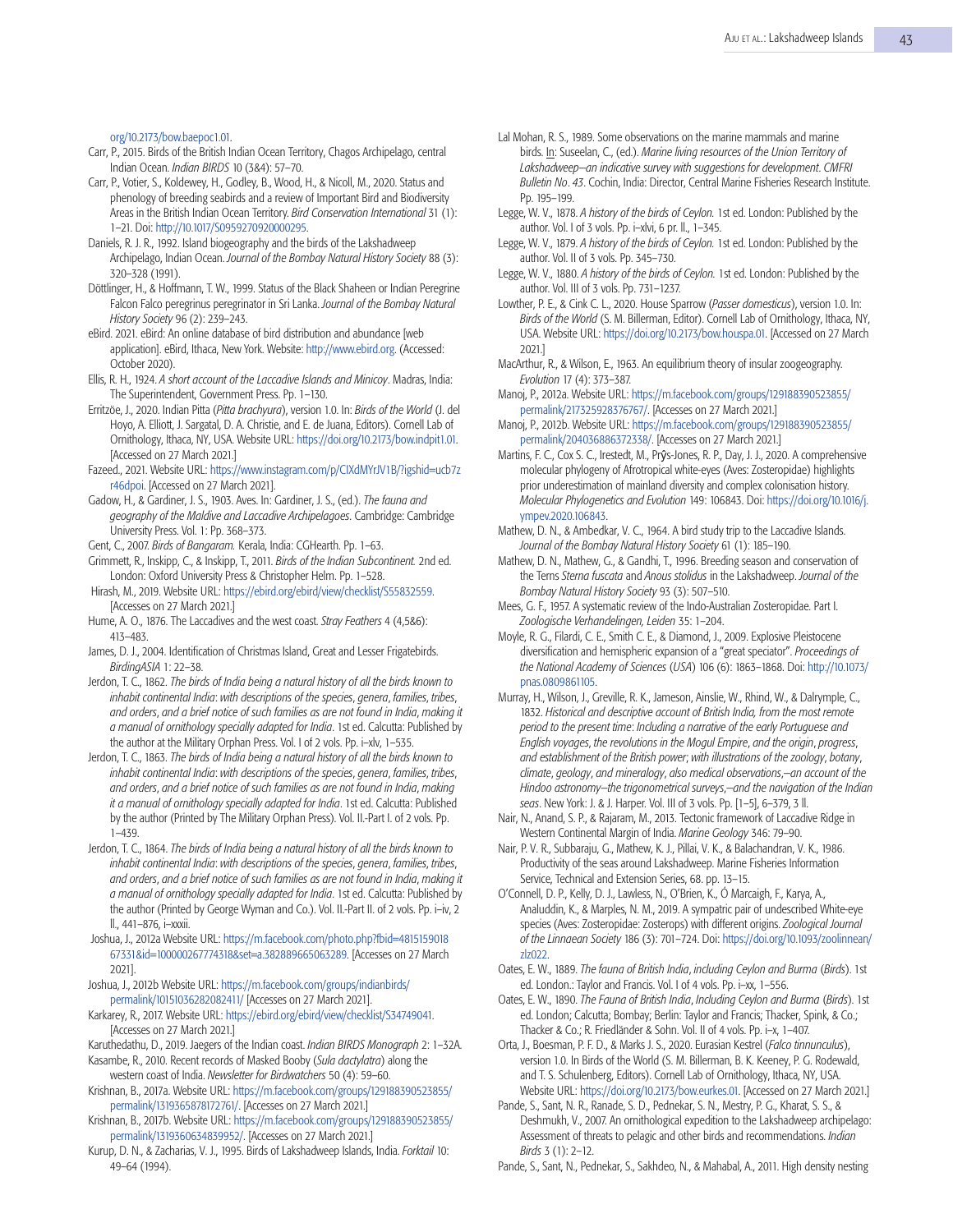of White-bellied Sea-Eagles *Haliaeetus Leucogaster* (*sic*) on Netrani Island, Karnataka: a possible IBA site. *Indian BIRDS* 7 (2): 40–43.

- Phillips, W. W. A., 1964. The birds of the Maldive Islands, Indian Ocean. *Journal of the Bombay Natural History Society* 60 (3): 546–584 (1963).
- Pillai, A., 2016a. Website URL: https://m.facebook.com/groups/129188390523855/ permalink/825923394183681/ [Accessed on 27 March 2021].
- Pillai, A., 2016b. Website URL: https://m.facebook.com/groups/129188390523855/ permalink/825928694183151/ [Accessed on 27 March 2021].
- Pittie, A., 2020. *Bibliography of South Asian Ornithology*. Website URL: http://www. southasiaornith.in. [Accessed on 27 March 2021.]
- Praveen J., Jayapal, R., & Pittie, A., 2019. Updates to the checklists of birds of India, and the South Asian region—2019. *Indian BIRDS* 15 (1): 1–9.
- Praveen J., Karuthedathu, D., Prince, M., Palot, M. J., & Dalvi, S., 2013. Identification of South Polar Skua *Catharacta macormicki* in the Arabian Sea and Indian Ocean. *BirdingASIA* 19: 83–88.
- Prince, M., 2011. Some observations from Lakshadweep and the Laccadive Sea off Kerala. *Indian BIRDS* 7 (3): 63–65.
- Rajkumar, J., Thamban C., & Beegum, S., 2019. Barn Owl for rodent management in Lakshadweep Islands. *Indian Coconut Journal* 2019 (April): 25–26.
- Raman, T. R. S., 2002. Website URL: https://ebird.org/ebird/view/checklist/S20448007. [Accessed on 27 March 2021.]
- Rasmussen, P. C., & Anderton, J. C., 2012. *Birds of South Asia*: *the Ripley guide*. 2nd ed. Washington, D.C. and Barcelona: Smithsonian Institution and Lynx Edicions. 2 vols. Pp. 1–378; 1–683.
- RNBWS 2021. Website URL: https://www.rnbws.org.uk/search-2/. [Accessed on 03 May 2021.]
- Robinson, W., 1848. Description of the Laccadive Islands. *The Madras Journal of Literature and Science* XIV (33): 1–46 (1847).
- Santharam, V., Mathew, D. N., Mathew, G., & Gandhi, T., 1996. Recent additions to the birds of the Lakshadweep Islands. *Journal of the Bombay Natural History Society*  93 (1): 95–97.
- Saunders, H., & Salvin, O., 1896. *Catalogue of the Gaviæ and Tubinares in the Collection of the British Museum*. *Gaviæ* (*terns*, *gulls*, *and skuas*) *by Howard Saunders*. *Tubinares* (*petrels and albatrosses*) *by Osbert Salvin*. London: British Museum of Natural History. Vol. XXV of 27 vols. Pp. i–xv, 1–475.
- Sharpe, R. B., & Ogilvie-Grant, W. R., 1898. *Catalogue of the Plataleæ*, *Herodiones*, *Steganopodes*, *Alcæ*, *and Impennes in the Collection of the British Museum*. *Plataleæ* (*Ibises and Spoonbills*) *and Herodiones* (*Herons and Storks*), *by R*. *Bowdler Sharpe*. *Steganopodes* (*Cormorants*, *Gannets*, *Frigate*-*Birds*, *Tropic*-*Birds*, *and Pelicans*), *Pygopodes* (*Divers and Grebes*), *Alcæ* (*Auks*), *and Impennes*  (*Penguins*), *by W*. *R*. *Ogilvie*-*Grant*. London: British Museum of Natural History. Vol. XXVI of 27 vols. Pp. i–xvii, 1–687.
- Sharpe, R. B., 1896. *Catalogue of the Limicolæ in the Collection of the British Museum*. London: British Museum of Natural History. Vol. XXIV of 27 vols. Pp. i–xii, 1–794.
- Smith, R. A., 1983. Orient express: Part II: October-December 1983. *Sea Swallow* 33: 6–11.
- Subiah, K. S., 1978. Pied Crested Cuckoo in Lakshadweep. *Hornbill* 1978 (January-March): 2–3.
- Tripati, S., 1999. Marine investigations in the Lakshadweep Islands, India. *Antiquity* 73 (282): 827–835.
- Tripati, S., 2009. Stone anchors from Minicoy Island, Lakshadweep, India. *International Journal of Nautical Archaeology* 38 (2): 406–412.
- van den Berg, A. B., Smeenk, C., Bosman, C. A. W., Haase, B. J. M., van der Niet, A. M., & Cadée, G. C., 1991. Barau's Petrel *Pterodroma baraui*, Jouanin's Petrel *Bulweria fallax* and other seabirds in the northern Indian Ocean in June–July 1984 and 1985. *Ardea* 79 (1): 1–14.
- Van Gils, J., Wiersma, P., Kirwan, G. M., & Sharpe, C. J., 2020. Great Knot (*Calidris tenuirostris*), version 1.0. In Birds of the World (J. del Hoyo, A. Elliott, J. Sargatal, D. A. Christie, and E. de Juana, Editors). Cornell Lab of Ornithology, Ithaca, NY, USA. Website URL: https://doi.org/10.2173/bow.grekno.01. [Accessed on 27 March 2021.]
- Vel, S., 2017. Website URL: https://ebird.org/ebird/view/checklist/S34048232. [Accessed on 27 March 2021.]
- Vel, S., 2018. Website URL: https://m.facebook.com/groups/indianbirds/ permalink/10155805945167411. [Accessed on 27 March 2021].
- Wagle, B. G., & Kunte, P. D., 1999. Photo-geomorphologic study of representative islands of Lakshadweep. *Gondwana Geological Magazine* 4: 203–209.
- Weimerskirch, H., Le Corre, M., Marsac, F., Barbraud, C., Tostain, O., & Chastel, O., 2006. Postbreeding movements of frigatebirds tracked with satellite telemetry. *Condor*  108 (1): 220–225.
- Wickramasinghe, N., Robin, V. V., Ramakrishnan, U., Reddy, S., & Seneviratne, S. S., 2017. Non-sister Sri Lankan White-eyes (genus *Zosterops*) are a result of independent colonizations. *PloS ONE* 12 (8): 1–16 [e018144c1]. Doi: https://doi.org/10.1371/ journal.pone.0181441.
- Woodall, P. F., &Kirwan, G. M., 2020. White-throated Kingfisher (*Halcyon smyrnensis*), version 1.0. In Birds of the World (J. del Hoyo, A. Elliott, J. Sargatal, D. A. Christie, and E. de Juana, Editors). Cornell Lab of Ornithology, Ithaca, NY, USA. Website URL: https://doi.org/10.2173/bow.whtkin2.01. [Accessed on 27 March 2021.]
- Wright, N. A., Steadman, D. W., Witt, C. C., 2016. Predictable evolution toward flightlessness in volant island birds. *Proceedings of the National Academy of Sciences* (*USA*) 113 (17): 4765–4770. Doi: https://doi.org/10.1073/pnas.1522931113.
- Yasmin, N., 2020a. Website URL: https://www.instagram.com/p/CFG5OVXpwTa/?igshid= uzf2yhb9fwfv. [Accessed on 27 March 2021.]
- Yasmin, N., 2020b. Website URL: https://www.instagram.com/p/CF84ouWJAwK/?igshid= 1rsnvrmyyy7h5. [Accessed on 27 March 2021.]
- Yasmin, N., & Aju, K. K., 2021. A record of the Black-winged Kite *Elanus caeruleus* breeding in the Lakshadweep Islands, Indian Ocean. *Indian Birds* 17 (1): 27–28.

| <b>No</b>      | <b>Species</b>                               | NHM | MI. | Other media | <b>Observations</b> | eBird | <b>Remarks</b>              |
|----------------|----------------------------------------------|-----|-----|-------------|---------------------|-------|-----------------------------|
|                |                                              | 20  | 56  | 27          | 26                  | 84    |                             |
|                | Ruddy Shelduck Tadorna ferruginea            |     |     |             | X                   |       |                             |
| $\overline{2}$ | Garganey Spatula querquedula                 |     | Χ   |             |                     | χ     |                             |
| 3              | Common Teal Anas crecca                      |     |     |             | X                   |       |                             |
| 4              | Rock Pigeon Columba livia                    |     | χ   |             |                     | X     |                             |
| 5              | Oriental Turtle Dove Streptopelia orientalis |     |     |             | X                   |       |                             |
| 6              | Red-billed Tropicbird Phaethon aethereus     |     |     | X           |                     |       | Bijoy (2019)                |
| 7              | White-tailed Tropicbird Phaethon lepturus    |     | X   |             |                     | X     |                             |
| 8              | European Nightjar Caprimulgus europaeus      |     |     | X           |                     |       | Joshua (2012a)              |
| 9              | Common Swift Apus apus                       |     | X   |             |                     | X     |                             |
| 10             | Pied Cuckoo Clamator jacobinus               |     |     |             | X                   |       |                             |
| 11             | Asian Koel Eudynamys scolopaceus             |     |     | X           |                     | X     | Gent (2007); Pillai (2016a) |
| 12             | Grey-bellied Cuckoo Cacomantis passerinus    |     | Χ   |             |                     | Χ     |                             |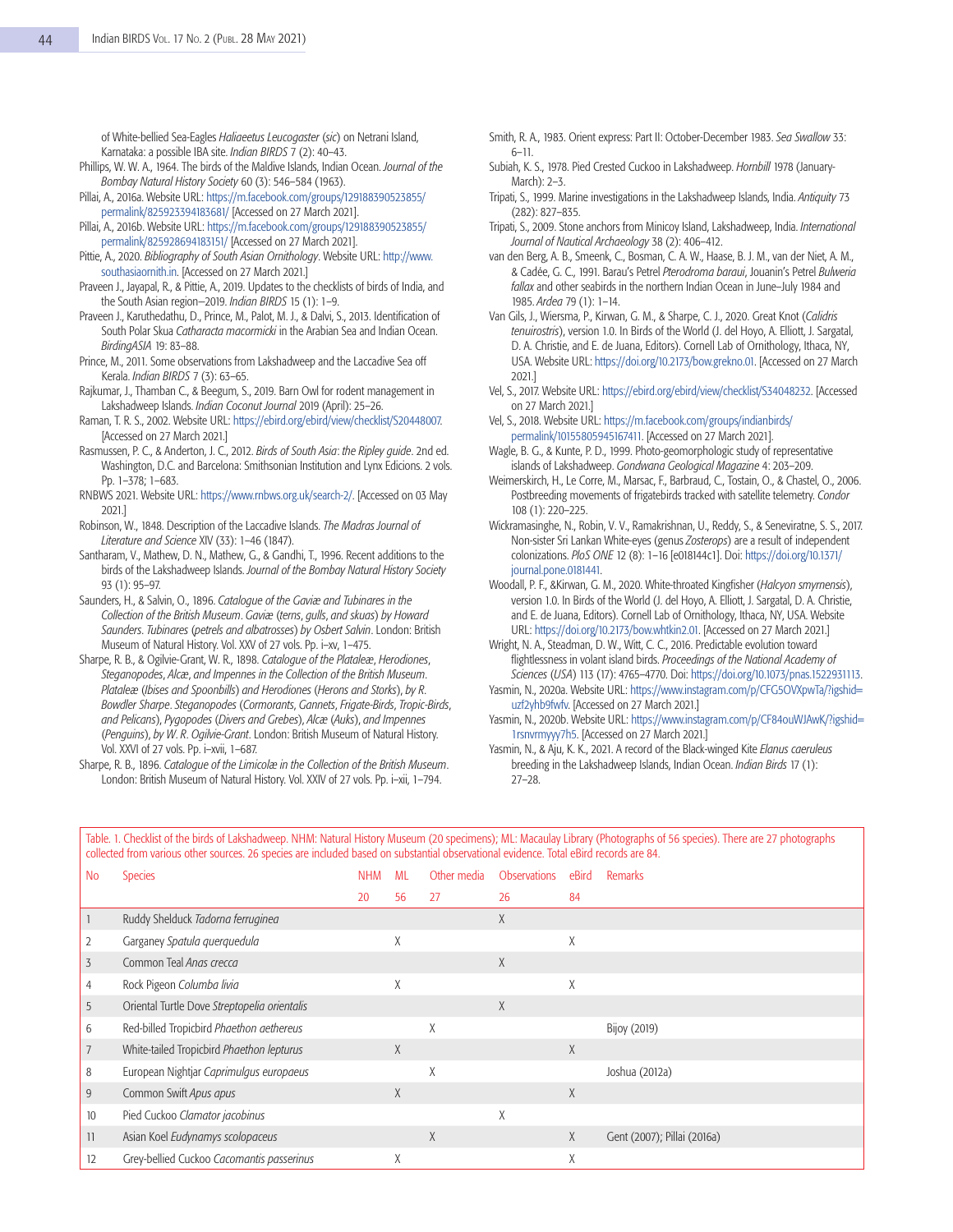| No | Species                                         | <b>NHM</b>  | ML          | Other media | Observations | eBird       | Remarks                                |
|----|-------------------------------------------------|-------------|-------------|-------------|--------------|-------------|----------------------------------------|
|    |                                                 | 20          | 56          | 27          | 26           | 84          |                                        |
| 13 | Common Cuckoo Cuculus canorus                   |             |             | χ           |              | $\chi$      | Vel (2018)                             |
| 14 | Baillon's Crake Zapornia pusilla                |             |             | χ           |              | χ           | Gent (2007); Manoj (2012a)             |
| 15 | White-breasted Waterhen Amaurornis phoenicurus  |             |             |             | $\chi$       | $\chi$      |                                        |
| 16 | Watercock Gallicrex cinerea                     |             | χ           |             |              | χ           |                                        |
| 17 | Common Coot Fulica atra                         |             | Χ           |             |              | $\chi$      |                                        |
| 18 | Wilson's Storm-petrel Oceanites oceanicus       |             | Χ           |             |              | χ           |                                        |
| 19 | White-faced Storm-petrel Pelagodroma marina     |             |             |             | $\chi$       | $\chi$      |                                        |
| 20 | Black-bellied Storm-petrel Fregetta tropica     |             |             |             | χ            | $\chi$      |                                        |
| 21 | Swinhoe's Storm-petrel Hydrobates monorhis      |             | $\chi$      |             |              | $\chi$      |                                        |
| 22 | Barau's Petrel Pterodroma baraui                |             |             |             | χ            |             |                                        |
| 23 | Flesh-footed Shearwater Ardenna carneipes       |             | Χ           |             |              | $\chi$      |                                        |
| 24 | Jouanin's Petrel Bulweria fallax                |             | χ           |             |              | Χ           |                                        |
| 25 | Eurasian Bittern Botaurus stellaris             |             |             | Χ           |              |             | Gent (2007); Pers comm. Photo verified |
| 26 | Yellow Bittern Ixobrychus sinensis              |             |             | χ           |              | X           | Gent (2007); Manoj (2012b)             |
| 27 | Cinnamon Bittern Ixobrychus cinnamomeus         |             |             | χ           |              | X           | Gent (2007)                            |
| 28 | Black Bittern Ixobrychus flavicollis            |             |             | χ           |              |             | Gent (2007)                            |
| 29 | Black-crowned Night Heron Nycticorax nycticorax |             |             | Χ           |              |             | Gent (2007)                            |
| 30 | Striated Heron Butorides striata                | χ           |             |             |              |             |                                        |
| 31 | Indian Pond Heron Ardeola grayii                | χ           | Χ           |             |              | $\chi$      |                                        |
| 32 | Cattle Egret Bubulcus ibis                      |             | χ           |             |              | $\chi$      |                                        |
| 33 | Grey Heron Ardea cinerea                        |             | χ           |             |              | Χ           |                                        |
| 34 | Purple Heron Ardea purpurea                     |             | χ           |             |              | χ           |                                        |
| 35 | Great Egret Ardea alba                          |             |             | $\mathsf X$ |              | X           | Gent (2007)                            |
| 36 | Little Egret Egretta garzetta                   |             | Χ           |             |              | Χ           |                                        |
| 37 | Western Reef Egret Egretta gularis              |             |             |             | $\chi$       | Χ           |                                        |
| 38 | Glossy Ibis Plegadis falcinellus                |             | χ           |             |              | χ           |                                        |
| 39 | Lesser Frigatebird Fregata ariel                |             | Χ           |             |              | Χ           |                                        |
| 40 | Brown Booby Sula leucogaster                    | Χ           |             |             |              |             |                                        |
| 41 | Masked Booby Sula dactylatra                    |             |             |             | $\chi$       | Χ           |                                        |
| 42 | Black-winged Stilt Himantopus himantopus        |             |             |             | Χ            | χ           |                                        |
| 43 | Grey Plover Pluvialis squatarola                |             | Χ           |             |              | Χ           |                                        |
| 44 | Pacific Golden Plover Pluvialis fulva           | χ           | $\mathsf X$ |             |              | Χ           |                                        |
| 45 | Kentish Plover Charadrius alexandrinus          |             |             |             | χ            | X           |                                        |
| 46 | Lesser Sand Plover Charadrius mongolus          | χ           | χ           |             |              | Χ           |                                        |
| 47 | Greater Sand Plover Charadrius leschenaultii    | $\mathsf X$ | $\chi$      |             |              | X           |                                        |
| 48 | Caspian Plover Charadrius asiaticus             |             | Χ           |             |              | χ           |                                        |
| 49 | Whimbrel Numenius phaeopus                      | Χ           | $\chi$      |             |              | Χ           |                                        |
| 50 | Eurasian Curlew Numenius arquata                | χ           |             |             |              | X           |                                        |
| 51 | Bar-tailed Godwit Limosa lapponica              |             | $\chi$      |             |              | $\mathsf X$ |                                        |
| 52 | Black-tailed Godwit Limosa limosa               |             |             | χ           |              |             | Kurup & Zacharias (1994)               |
| 53 | Ruddy Turnstone Arenaria interpres              | X           | Χ           |             |              | X           |                                        |
| 54 | Curlew Sandpiper Calidris ferruginea            |             | Χ           |             |              | χ           |                                        |
| 55 | Sanderling Calidris alba                        | Χ           | $\chi$      |             |              | $\chi$      |                                        |
| 56 | Little Stint Calidris minuta                    |             | Χ           |             |              | χ           |                                        |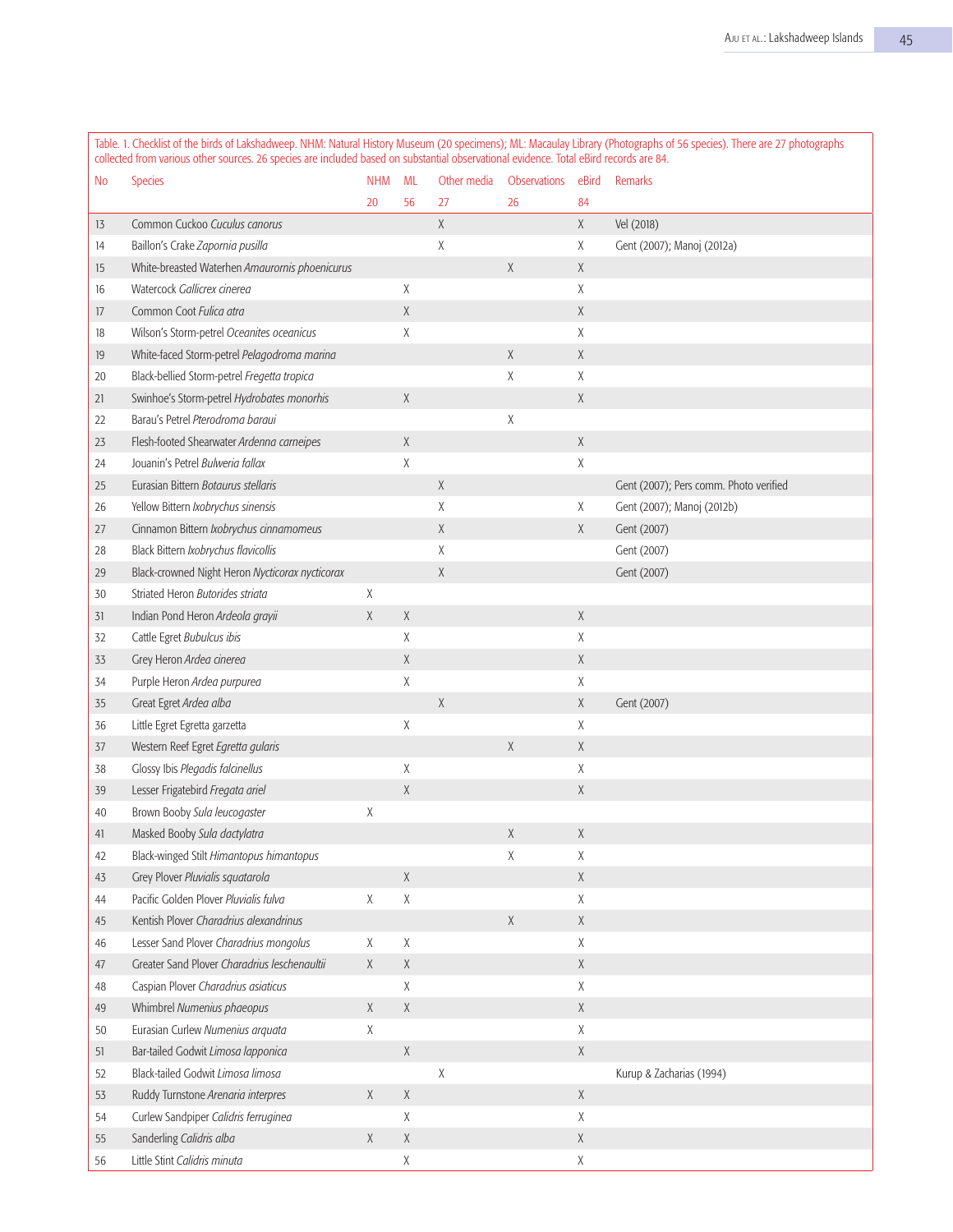| No  | <b>Species</b>                                 | <b>NHM</b> | ML          | Other media | <b>Observations</b> | eBird       | <b>Remarks</b>                   |
|-----|------------------------------------------------|------------|-------------|-------------|---------------------|-------------|----------------------------------|
|     |                                                | 20         | 56          | 27          | 26                  | 84          |                                  |
| 57  | Common Snipe Gallinago gallinago               |            |             | X           |                     |             | Fazeed (2020)                    |
| 58  | Terek Sandpiper Xenus cinereus                 |            |             | χ           |                     | Χ           | Gent (2007)                      |
| 59  | Common Sandpiper Actitis hypoleucos            | χ          | Χ           |             |                     | Χ           |                                  |
| 60  | Green sandpiper Tringa ochropus                |            |             |             | χ                   |             |                                  |
| 61  | Common Greenshank Tringa nebularia             | X          | χ           |             |                     | X           |                                  |
| 62  | Common Redshank Tringa totanus                 |            |             | $\mathsf X$ |                     | X           | Gent (2007)                      |
| 63  | Wood Sandpiper Tringa glareola                 |            |             |             | $\chi$              |             |                                  |
| 64  | Marsh Sandpiper Tringa stagnatilis             |            |             |             | χ                   |             |                                  |
| 65  | Crab-plover Dromas ardeola                     |            |             |             | Χ                   |             |                                  |
| 66  | Collared Pratincole Glareola pratincola        |            |             | Χ           |                     | χ           | Pers. comm. Photograph verified. |
| 67  | Oriental Pratincole Glareola maldivarum        |            | χ           |             |                     | X           |                                  |
| 68  | Pomarine Skua Stercorarius pomarinus           |            |             |             | χ                   |             |                                  |
| 69  | Brown Noddy Anous stolidus                     | X          | X           |             |                     | X           |                                  |
| 70  | Black Noddy Anous minutus                      | Χ          |             |             |                     | X           |                                  |
| 71  | Sooty Tern Onychoprion fuscatus                | X          | Χ           |             |                     | $\chi$      |                                  |
| 72  | Bridled Tern Onychoprion anaethetus            | Χ          | χ           |             |                     | X           |                                  |
| 73  | Little Tern Sternula albifrons                 |            |             | $\chi$      |                     | X           | <b>Bijoy</b> (2017a)             |
| 74  | Saunders's Tern Sternula saundersi             | Χ          | Χ           |             |                     | Χ           |                                  |
| 75  | Common Tern Sterna hirundo                     |            |             | X           |                     | X           | <b>Bijoy</b> (2017b)             |
| 76  | Gull-billed Tern Gelochelidon nilotica         |            |             |             | Χ                   |             |                                  |
| 77  | White-cheeked Tern Sterna repressa             | χ          |             |             |                     | X           |                                  |
| 78  | Lesser Crested Tern Thalasseus bengalensis     | χ          | Χ           |             |                     | $\chi$      |                                  |
| 79  | Greater Crested Tern Thalasseus bergii         | χ          | Χ           |             |                     | X           |                                  |
| 80  | Osprey Pandion haliaetus                       |            | Χ           |             |                     | X           |                                  |
| 81  | Black-winged Kite Elanus caeruleus             |            | Χ           |             |                     | X           |                                  |
| 82  | Oriental Honey Buzzard Pernis ptilorhynchus    |            |             | Χ           |                     |             | Pers. comm. Photo verified.      |
| 83  | Shikra Accipiter badius                        |            |             |             | Χ                   |             |                                  |
| 84  | White-bellied Sea Eagle Haliaeetus leucogaster |            |             |             | Χ                   |             |                                  |
| 85  | Brahminy Kite Haliastur indus                  |            |             | $\chi$      |                     | X           | Yasmin (2020a)                   |
| 86  | Black Kite Milvus migrans                      |            |             |             | Χ                   |             |                                  |
| 87  | Common Hoopoe Upupa epops                      |            |             | $\mathsf X$ |                     | Χ           | Pers. comm. Photo verified.      |
| 88  | European Bee-eater Merops apiaster             |            | χ           |             |                     | Χ           |                                  |
| 89  | Indian Roller Coracias benghalensis            |            |             |             | Χ                   |             |                                  |
| 90  | European Roller Coracias garrulus              |            | $\mathsf X$ |             |                     | Χ           |                                  |
| 91  | Common Kingfisher Alcedo atthis                |            |             | X           |                     |             | Gent (2007)                      |
| 92  | White-throated Kingfisher Halcyon smyrnensis   |            |             |             | χ                   |             |                                  |
| 93  | Common Kestrel Falco tinnunculus               |            |             |             | Χ                   | $\chi$      |                                  |
| 94  | Peregrine Falcon Falco peregrinus              |            |             |             | χ                   |             |                                  |
| 95  | Rose-ringed Parakeet Psittacula krameri        |            |             | χ           |                     | Χ           | Pillai (2016b)                   |
| 96  | Indian Pitta Pitta brachyura                   |            |             |             | Χ                   |             |                                  |
| 97  | Indian Golden Oriole Oriolus kundoo            |            |             | $\chi$      |                     |             | Joshua (2012b)                   |
| 98  | Ashy Drongo Dicrurus leucophaeus               |            | χ           |             |                     | Χ           |                                  |
| 99  | Brown Shrike Lanius cristatus                  |            |             | $\chi$      |                     | $\mathsf X$ | Krishnan (2017a)                 |
| 100 | House Crow Corvus splendens                    |            | Χ           |             |                     | Χ           |                                  |